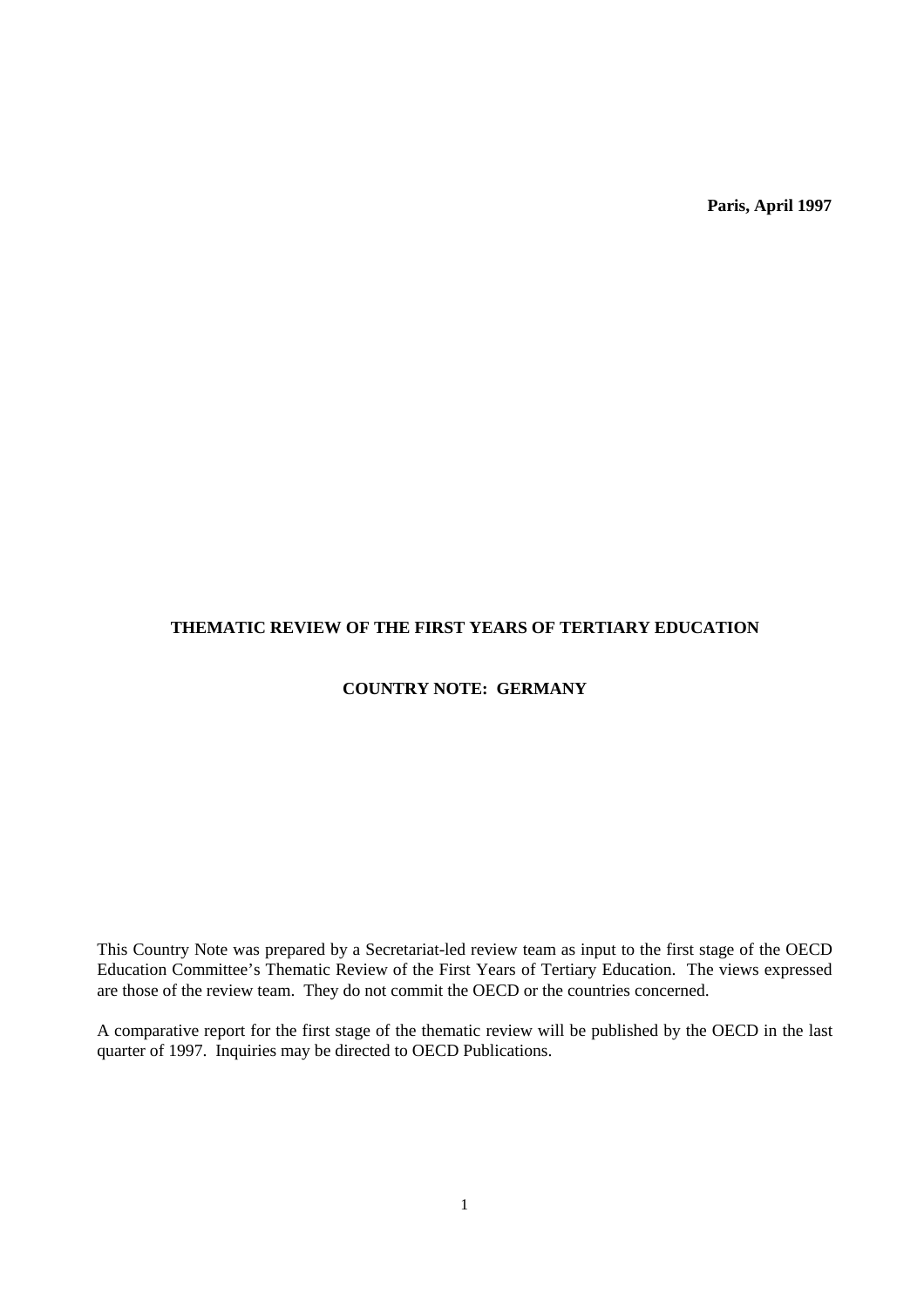### **Introduction**

 $\overline{\phantom{a}}$ 

The Federal Republic is one of ten countries**\*** participating in this thematic review of the first years of tertiary education. At the invitation of the federal and Länder authorities, a review team visited Germany in June 1996 and had meetings with federal and Länder officials, and representatives of various public bodies and associations, visiting a variety of institutions in different parts of the country. Our report is informed by the experience of the visits and various documents and reports, notably the German background report prepared specially for the review, together with very helpful comments by the German authorities on an earlier draft and recent information on the current reform agenda.

The purpose of a thematic review is to enable Member countries of the OECD to examine and debate, on a comparative basis and in several countries, recent trends in a selected area or topic of educational policy and practice. It is intended that, in the overall comparative report of the review, key policy issues and lines for possible future development should emerge. This note, reporting on the German experience, serves both as a key contribution to the overall comparative study and a reflective appraisal for use by the German authorities and institutions.

The area of "tertiary education" is broad; its boundaries are not always clear or definite. For purposes of the present review, "tertiary" refers to a level or standard of study, beyond secondary and embracing what participating countries define as both higher education and such aspects of other sectors as seem to meet the definition. Although some ambiguities arise internationally in distinctions drawn between "post-secondary" and tertiary, the focus of the review is quite clear in the case of Germany: it is those institutions that comprise the university sector on the one hand and the Fachhochschulen on the other, hereafter referred to indifferently as higher education or tertiary education.

Since one of the major interests of the comparative study is the relationship of tertiary education to employment, attention is directed at the initial tertiary level qualification which typically or most frequently provides entry to the labour market, namely the diploma. Work of a lower level is of interest in the overall thematic review insofar as it relates closely to this qualification, for example through structures for articulation, progression, credit transfer and the like. But this has not been a significant consideration in the present report.

The term "first years" in the title of the review calls for comment. A striking feature across countries is the difference in the length and nature of studies leading to the initial qualification. There are important differences between Germany and a number of other countries in respect of length and nature of study. In the Australian, New Zealand, U.S. and U.K. country notes, for example, the focus has been the bachelor degree, normally a three or four year programme, whereas the diploma requires five years or more, and Germany does not make a distinction between undergraduate and graduate levels. Moreover, in all countries, many students, even those formally enrolled in full-time programmes, take considerably longer to complete studies than the minimum permitted time. This reflects the choice or need to combine study with some kind of paying job, or the wish or need to intersperse study with periods of leisure, travel, family responsibilities and so on. Thus "first years" is not a fixed quantity either within or among countries.

**<sup>\*</sup>** The ten countries are, in order visited: Australia, New Zealand, Japan, Norway, Sweden, Belgium (Flemish Community), Denmark, Germany, United Kingdom, United States (Virginia).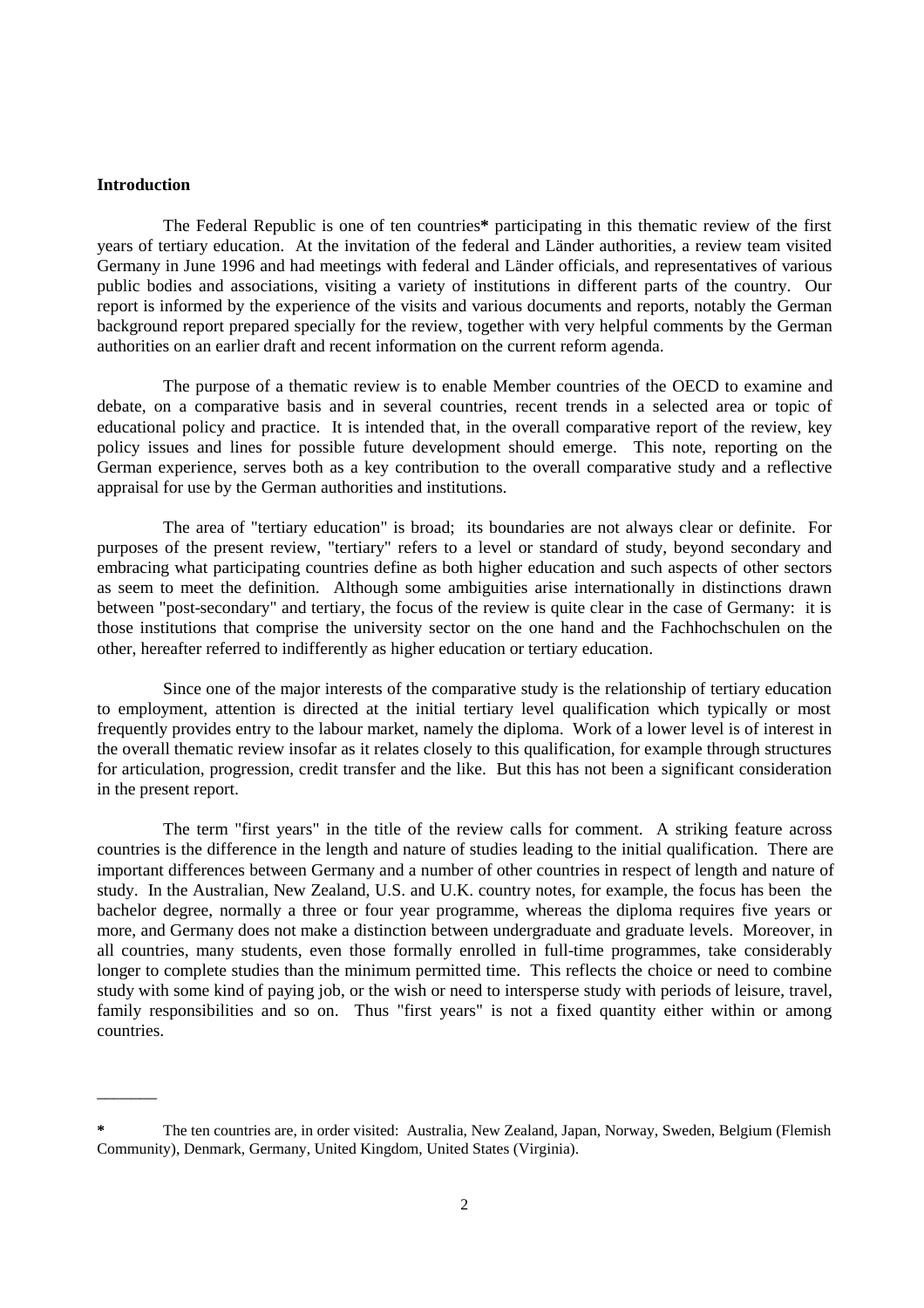Some countries, including the U.S. and Japan, have become quite accustomed to participation rates in excess of 40-50 per cent of a defined age cohort in some kind of tertiary education. In Germany, the great variety of schooling and training possibilities for adolescents and young adults after the years of compulsory schooling results in lower rates of participation within higher education but allows approximately 90 per cent youth to reach levels of qualification directly relevant to working life. As in most countries, the trend for participation in tertiary education is upward in Germany, reflecting a variety of factors which are discussed in the overall comparative report. They are not reducible to the demand of the economy for higher levels of knowledge and capability although that is certainly a major consideration.

Sheer growth of demand poses obvious problems of finance and provision in all countries. But there are many difficulties to address including a legacy of institutions and practices which were designed for much smaller and more highly selected numbers of students. The rapid adjustments increasingly called for are not always possible and there are significant cross-currents of opinion regarding the purposes and values of tertiary education which affect decision-making. Nevertheless there have been major changes as policy makers and institutions grapple with the expectations placed upon and address the various demands in a situation which is increasingly constrained everywhere by public finance policies of governments.

In each country visited in the course of the review issues arising from these demands and pressures have been addressed. Germany is no exception. Thus, the problems and issues that are discussed below are not unique to Germany, they are echoed to greater or lesser extent in many other countries. Nevertheless, this note has particular significance for the overall review in that it addresses development in the largest and most complex Continental European country taking part in the review, a country moreover with a very strong and rich tradition of both academic and technical education with quite distinctive structures and procedures.

The reviewers have greatly valued the opportunity to discuss with leading education and other authorities the recent and current state of play in tertiary education. We are very pleased to convey our thanks to Dr. Ingeborg Berggreen-Merkel of the Bavarian State Ministry of Education, Dr. Wolfgang Moenikes of the Federal Ministry of Education and Dr. Hubert Braun who, in addition to playing a leading part in preparing the background report, also accompanied us throughout the visit, and to all the officials, academics and others in different parts of the country who helped us to understand the situation. We also appreciate the generous hospitality which included varied samples of German musical life.

In a short visit it is impossible to take in more than a small part of a large and diverse system. Where individual institutions are mentioned, it is not to single them out for special mention -- deserved as that may be -- but to illustrate something of more general interest.

### **Context**

The Federal Republic of Germany (FRG) consists, since re-unification in 1990, of the former German Democratic Republic (GDR) with the FRG, of 16 Länder (states); of these eleven are in the former FRG and 5 are new Länder (neue Bundesländer). Among the 16 are three single city Länder. The German constitution, the Grundgesetz (Basic Law) regulates the joint functioning of the Bund (Federation) and the Länder in legislative, judicial and administrative matters. The Bundesrat (Federal Council) is the institution that links the Bund and the Länder. It is the second legislative body on the federal level -- the Bundestag being the first. Bills which have a special bearing on the interests of the Länder cannot become Law unless the Bundesrat gives its express approval.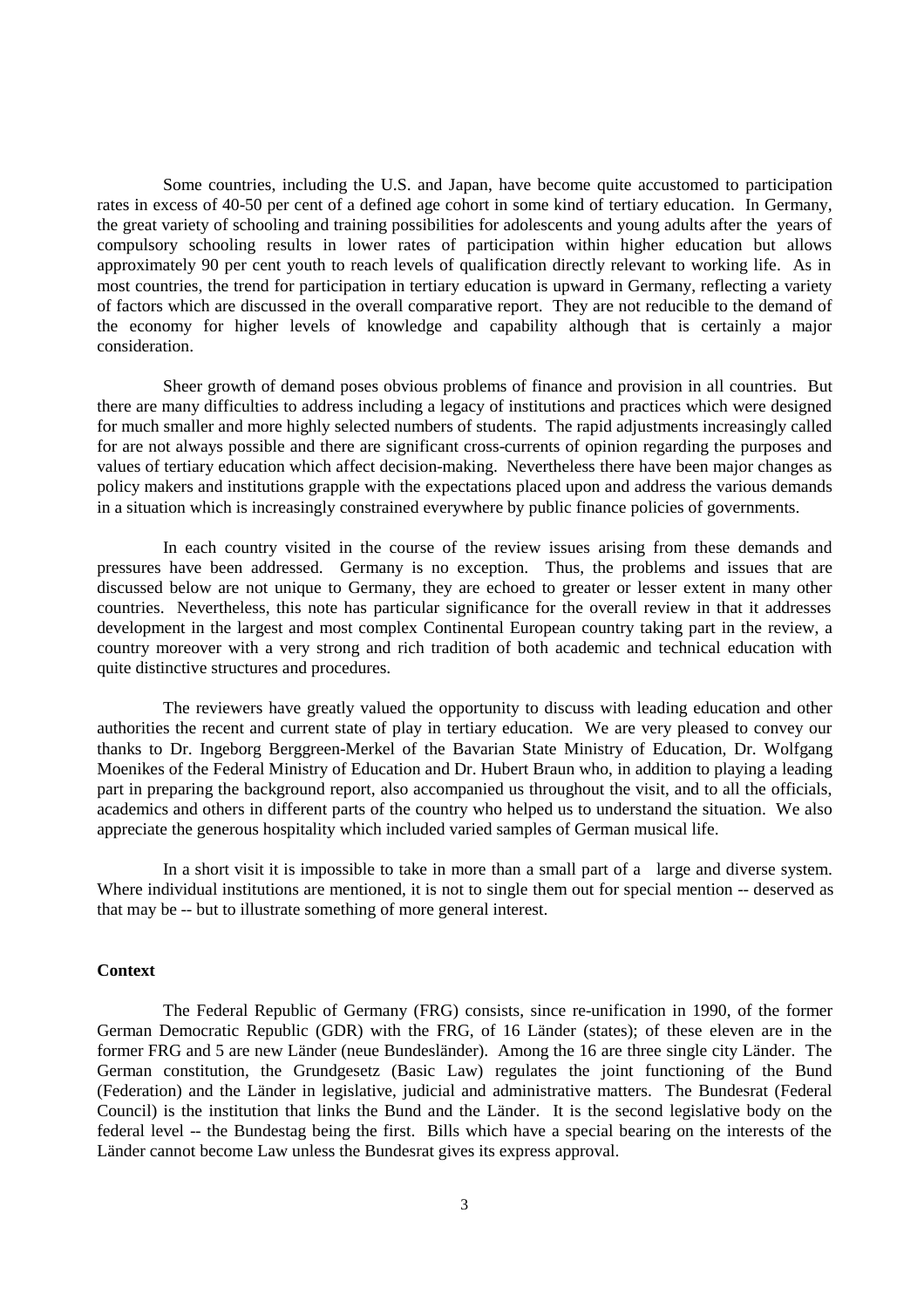As to the new Länder, the social, cultural and economic challenges of integrating a previously socialist society and economy into a western, liberal and market driven one are very large indeed. The old Länder have also taken up the challenges by investing heavily in the development of the new Länder. The challenges affect higher education. Indeed, higher education is an important contributor to assimilation and development as well as integration of the former east and west.

In 1989, the differences in tertiary education between the two parts of Germany were very large indeed. Since 1990, tertiary education in the new Länder has been restructured following recommendations of the Wissenschaftsrat (Science Council). Student numbers have significantly increased in universities and Fachhochschulen in the new Länder. In the old Länder, since 1989 fifteen higher education institutions have been founded (making a total of 315 in 1994). There was no restructuring, whereas in the new Länder a restructuring has been taking place. East and West had developed different education systems, and brief reference to these is necessary to understand present developments and issues.

## *A Federal Structure*

In the unified FRG, as in the old FRG, Länder have cultural autonomy which includes education. However, the federation has the power to legislate a framework for higher education. The Hochschulrahmengesetz des Bundes or Federal Framework Law for Higher Education (HE) includes general principles regarding study, teaching, research, staffing, setting up, organisation and administration of higher education institutions (HEIs). First pronounced in 1976 it was last amended in 1993. The law is seen as guaranteeing relative homogeneity within German HE. A significant renewal of this law is expected in the near future. (See below).

Within the general framework, all Länder regulate details of higher education processes. These more detailed provisions exist in the Higher Education Acts of the Länder.

Within the federal system, social and ideological pluralism was encouraged. Co-ordination mechanisms rather than steering from the centre were seen as appropriate strategies to ensure that the education system could deliver equitably to all citizens across the country. This resulted in a highly complex, partially interrelated set of organisations. The oldest co-ordinating body of the Länder is the KMK (Standing Conference of Ministers for Education and Cultural Affairs). The HRK (Conference of Rectors and Presidents of Universities and other HEIs) represented West German and now all German HEIs and has been the interface between the various ministries and the HE system. The BLK (Bund-Länder Commission for Educational Planning and Research Promotion) works on planning issues for the whole higher education system and decides on the promotion of research. The Wissenschaftsrat (WR - Science Council) is a science policy advisory council, which provides advice on higher education and research policy, on investment in buildings and large pieces of equipment (for approval by the planning committee for the extension and construction of institutions of higher education) and conducts evaluations of research institutes and nowadays of higher education as well.

The WR recommendations are often discussed in the BLK. The federal and Länder governments, the BLK and other organisations are entitled to ask the WR for recommendations on specific issues, but the WR can also initiate projects and studies.

Recent recommendations by the WR have included: future development of higher education; internationalisation; shortening of study times; more vocationally oriented education; more differentiation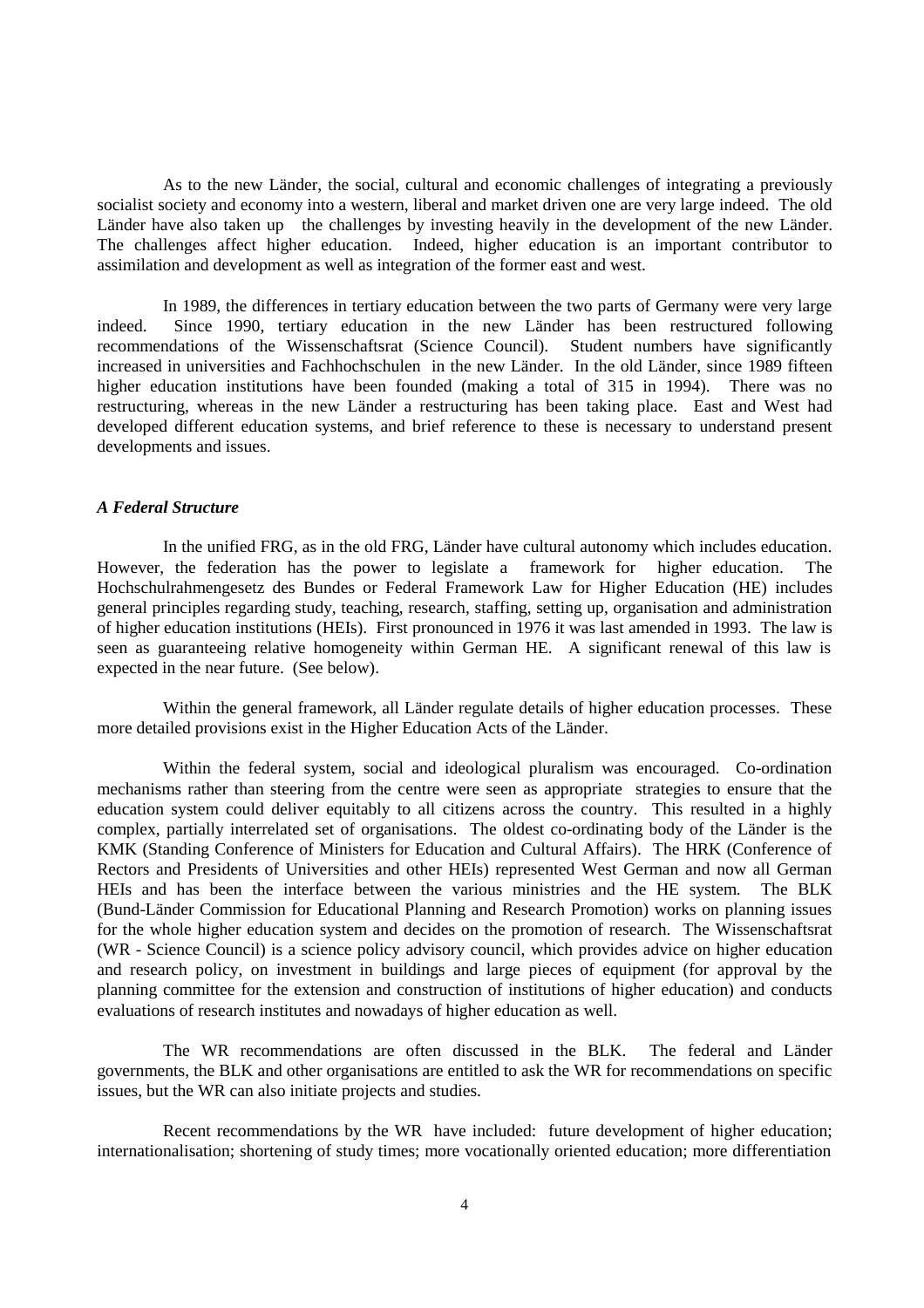at the level of Fachhochschulen; increased capacity of Fachhochschulen; development of Fachhochschul-and enterprise-based education; stronger management of HEIs; development of part-time study; and changes in doctoral degree study.

The Bund-Länder system in Germany is very complex, and with 16 Länder there is a diversified higher education landscape. While it appeared to the reviewers that some of the commissions and organisations work well together, others seem not to. But on the whole, within Germany, there is an acknowledgement that the Bund-Länder tensions are a source of both positive and negative outcomes. The negative outcomes tend to be the long delays and compromises; the positive ones extensive consultation and eventual consensus. They constitute the fundamental framework for higher education policy and decision-making, bringing together a wide array of interests not only governmental.

## *Enrolment Trends: Universities and Fachhochschulen*

The reconstruction of higher education in the FRG from 1949 was initially largely left to the eleven Länder. The concept of a (modernised) Humboldtian university with unity of teaching and research and a community of scholars was still accepted and informed internal university organisation.

Student access to higher education is a constitutional right for all those who are qualified. There are two mainstream qualifications: the Abitur and the Fachhochschulreife. The Abitur is recognised across all Länder and is complemented by subject-specific qualifications which enable students to enrol in particular disciplines. This guarantee of a study place has made planned prediction of student enrolments problematic.

An initial upsurge in enrolment occurred in the mid 1950s; in 1950 only about 4 per cent of the relevant age group were enrolled in HEIs. But 1960's it was 8 per cent. During the 1960's public awareness and debate about the role of higher education in a civic society and the contribution to economic development led to a number of policy initiatives. From the mid-60s on the system of higher education was seen increasingly as less able to handle the multiple demands from society and the economy. (See following section).

Student numbers rose from 291,000 in 1960 to 510,500 in 1970, increasing year by year to 1,044,200 in 1980 and continuing to grow annually. In 1990 there were more than 1.5 million students in HEIs in the FRG representing 22 % of the age group. By 1994 this had increased to 28.8 % of the population aged 19 to under 26. Expenditure by Bund and Länder for higher education increased from 17.8 billion Deutschmark in 1980 to 30.3 billion in 1990.

Most of the expansion originally had occurred in the university sector with new institutions being created to provide additional study places. Enrolment in universities nearly doubled from 1960 to 1970 and more than doubled in the following decade. In 1994 there were one and a quarter million university students of 1 676 000 higher education students in total.

Increase in staff numbers did not keep pace and the staff:student ratio deteriorated. By 1989 the ratio of academic staff to students was 1:17, of students to professors 1:47; in 1970 it had been 1:9.

It had become clear that in a variety of areas new forms of education and training, more closely allied to the professions, were needed. A new type of institution, Fachhochschule, was created and agreement reached on its characteristics. For nearly thirty years now, these new institutions have educated an increasing number of students in engineering, commerce, applied arts (design) and various social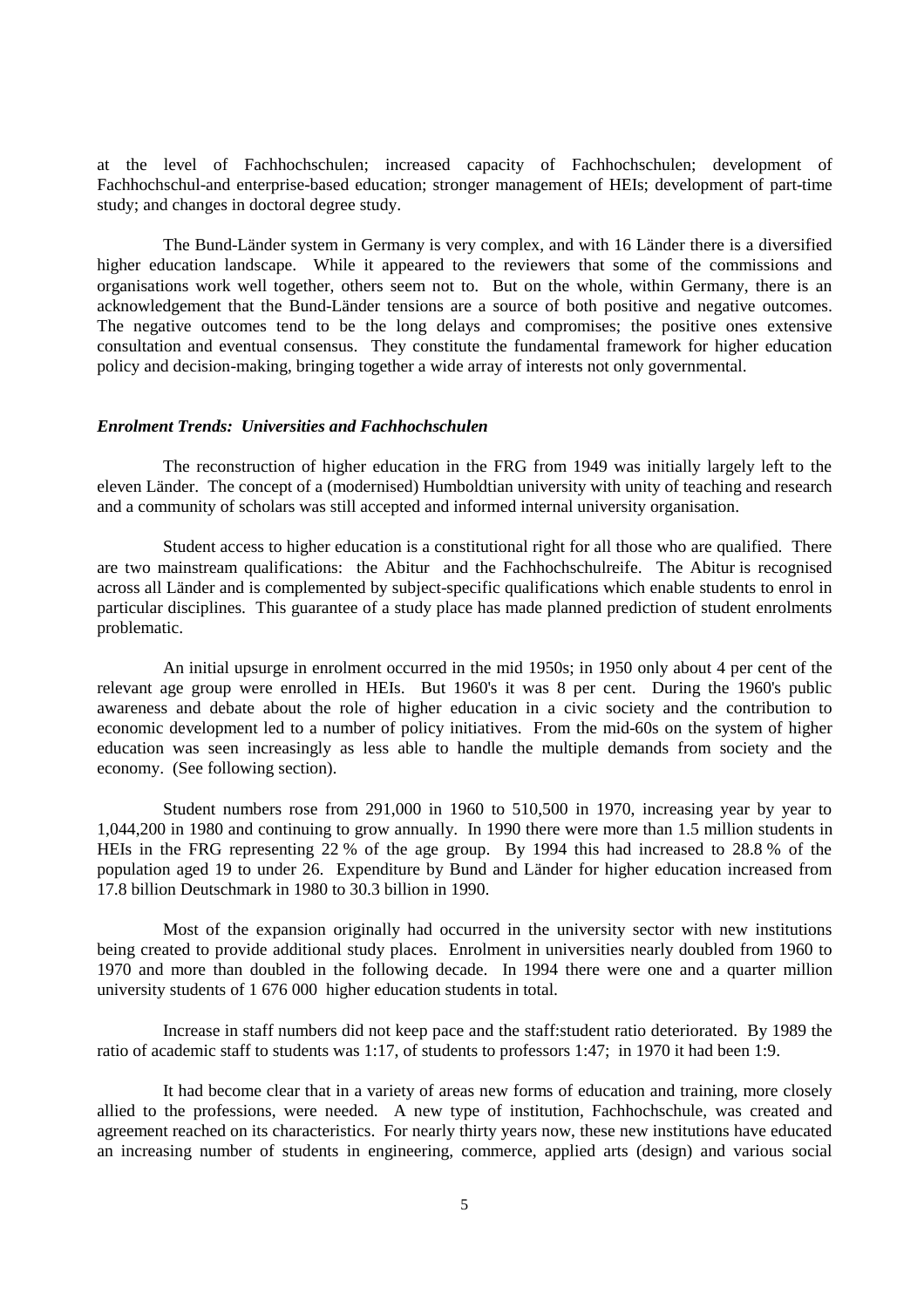professions. From about 90,000 students in 1970 student numbers rose over the following two decades to 373 000, an increase of 414 per cent. At the same time student numbers in universities have risen too. Fachhochschulen, while playing an important role in higher education, have not increased their share of higher education enrolment significantly. In the 90s, however, Fachhochschulen have been established thus increasing the number of student places.

#### **Table 1 Students by Type of Institution of Higher Education (for the 1993-94 winter semester)**

|                                | Total<br>(in thousands) | As percentage of the<br>total 19-25 year-old<br>population | Universities<br>$\left(1\right)$ | Art/music<br>colleges | Fachhochschulen (2) |
|--------------------------------|-------------------------|------------------------------------------------------------|----------------------------------|-----------------------|---------------------|
| <b>Western Germany</b>         | 1 711.9                 | 27.6                                                       | 1 2 8 0.4                        | 25.0                  | 453.8               |
| <b>Eastern Germany</b>         | 163.3                   | 12.6                                                       | 121.9                            | 4.8                   | 42.0                |
| Federal Republic of<br>Germany | 1 875.2                 | 25.0                                                       | 1 402.3                          | 29.9                  | 495.8               |

*Source:* Grund-und Strukturdaten 1994/95

Notes:

(1) Including equivalent institutions of higher education

(2) Including Verwaltungsfachochschulen - i.e. Fachhochschulen for public administration

In contrast to the federative principle of cultural autonomy in the FRG, in the GDR a unified centralist concept determined the development of higher education. HEIs had to achieve socialist objectives including access to higher education for children of workers in industry and agriculture. Student numbers rose rapidly and the proportion of the age group enrolled in higher education was higher in the GDR than in the FRG until the mid-60s. In addition to traditional institution-bound higher education, distance and evening study opportunities were offered and by 1970 nearly 40,000 students were enrolled in these courses. Very specialised institutions of higher education (but not Fachhochschulen) were established to accommodate the increasing student numbers.

From about 1970, student numbers in the GDR stagnated and even decreased to fit into the centralised manpower planning. Thus the GDR was an exception to the movement towards mass higher education that had emerged in industrialised nations. In the 80's it reduced its participation rate from 18 per cent to 13 per cent. In 1990 there were only 132 500 higher education students in a population of 16 million representing an 8.5 per cent participation rate.

This decline was not accompanied by a decline in staff positions. In contrast to the FRG staff:student ratios had become more and more favourable, reaching 1:3 in 1989.

Participation rates in both parts of the country are increasing. This expansion has occurred within a comprehensive evaluation and restructuring exercise in the new Länder. Not only were institutions amalgamated and redefined to fit the traditional multi-disciplinary university model and Fachhochschulen created, academic staff were evaluated and staffing structures had to be brought into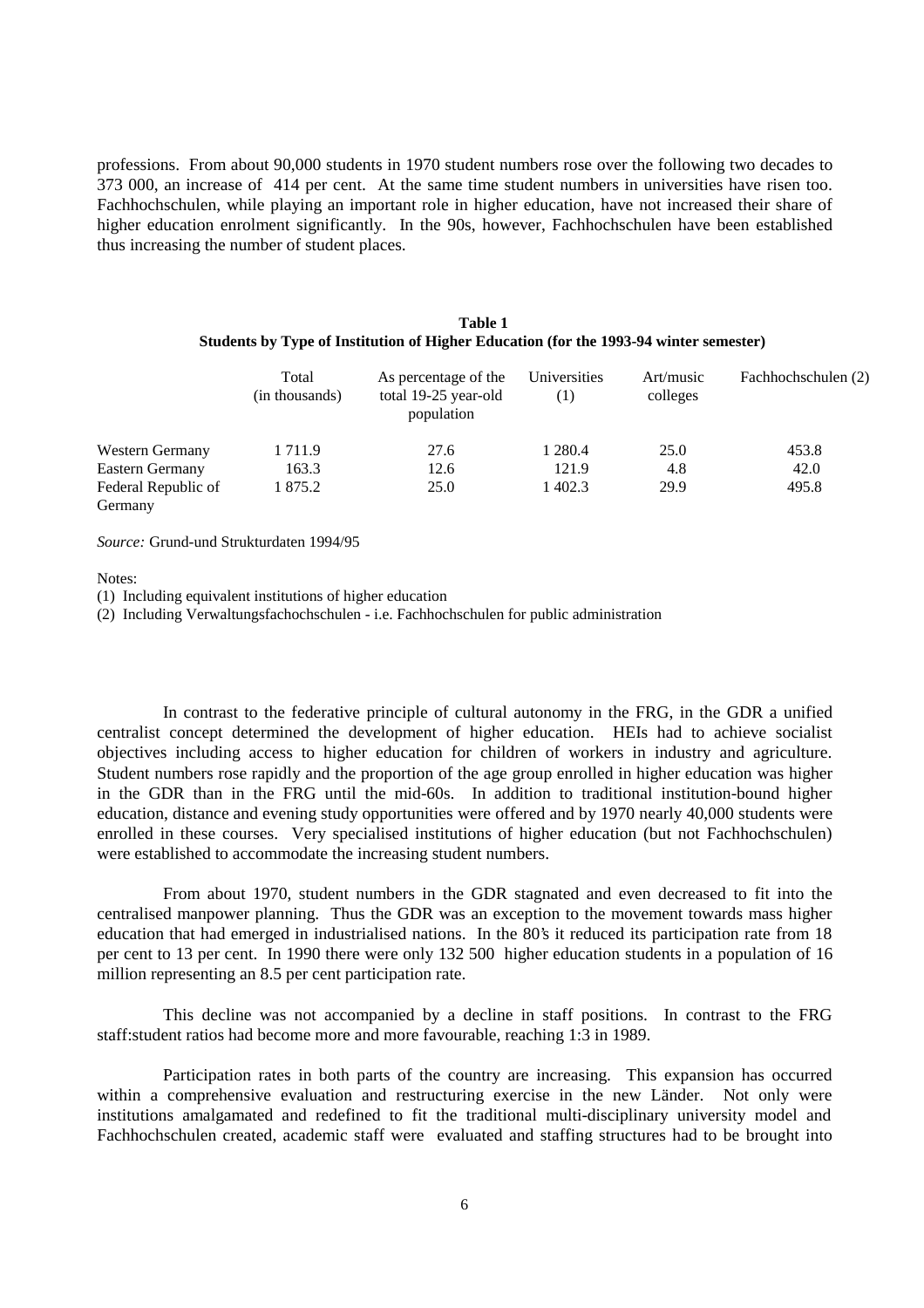line with new state higher education plans. The increase in student numbers and the attractiveness of higher education in the new Länder is a significant achievement for the FRG.

Higher education in the FRG now consists of three categories of HEIs:

- 1) Universities, technical universities, comprehensive universities, single-discipline HEIs, and teachers training colleges;
- 2) Colleges of art and music; and
- 3) Fachhochschulen and colleges for public administration.

Not part of higher education but of tertiary education are Berufsakademien. First established in the land of Baden-Württemberg in 1974 these three year institutions combine institution-bound study with regular employment in an enterprise. Students have the Abitur and a work contract and gain in three years both practical and academic qualifications. The Science Council (WR) evaluation puts Berufsakademien on an equal footing with Fachhochschulen and graduates are regarded by employers as equivalent to graduates from Fachhochschulen, though their studies are less theoretical or in-depth. There is also a great range of post-secondary training institutions, e.g. for health care professionals; these are not considered part of tertiary education.

The unification highlighted the different goals for higher education on which a country might decide; the different ways of granting access; the different ways that teaching and research may be organised; the tensions between individual aspirations and actions, and public interests. Governance and steering of higher education, length and structure of study courses, diversity of institution types and funding of higher education exercised the minds of policy makers and co-ordinating bodies with a new urgency.

#### *Reform Proposals and Policy Directions*

In 1993 an "Eckwertepapier", Key Issues Paper, was prepared by a joint working party of Bund and Länder. This was a paper in preparation for a top level discussion on policies and funding of higher education. While this top level discussion did not produce an outcome in the form of a policy decision, the paper itself became an important document. It summarised many of the concerns within Germany about the developments in German HE. In particular it affirmed that university studies had to be reformed and shortened to four or five years. It stated that expansion in the system was needed to accommodate demand by students and demand for graduates. Much of this expansion was to take place in Fachhochschulen. The dual system was seen as successful; but it needed to articulate with universities and be developed as a viable and attractive alternative to university study. The paper placed priority on the development of education and research in the new states. And it affirmed the standing of research and the importance of increased European collaboration, and collaboration between HEIs, other research organisations and industry.

The paper addressed reform measures within the HE system. Among these were:

- I. Study reforms
	- 1. Prompt realisation of the study structure reforms in universities,
	- 2. Measures to improve teaching,
	- 3. Improvements to the framework in which study takes place.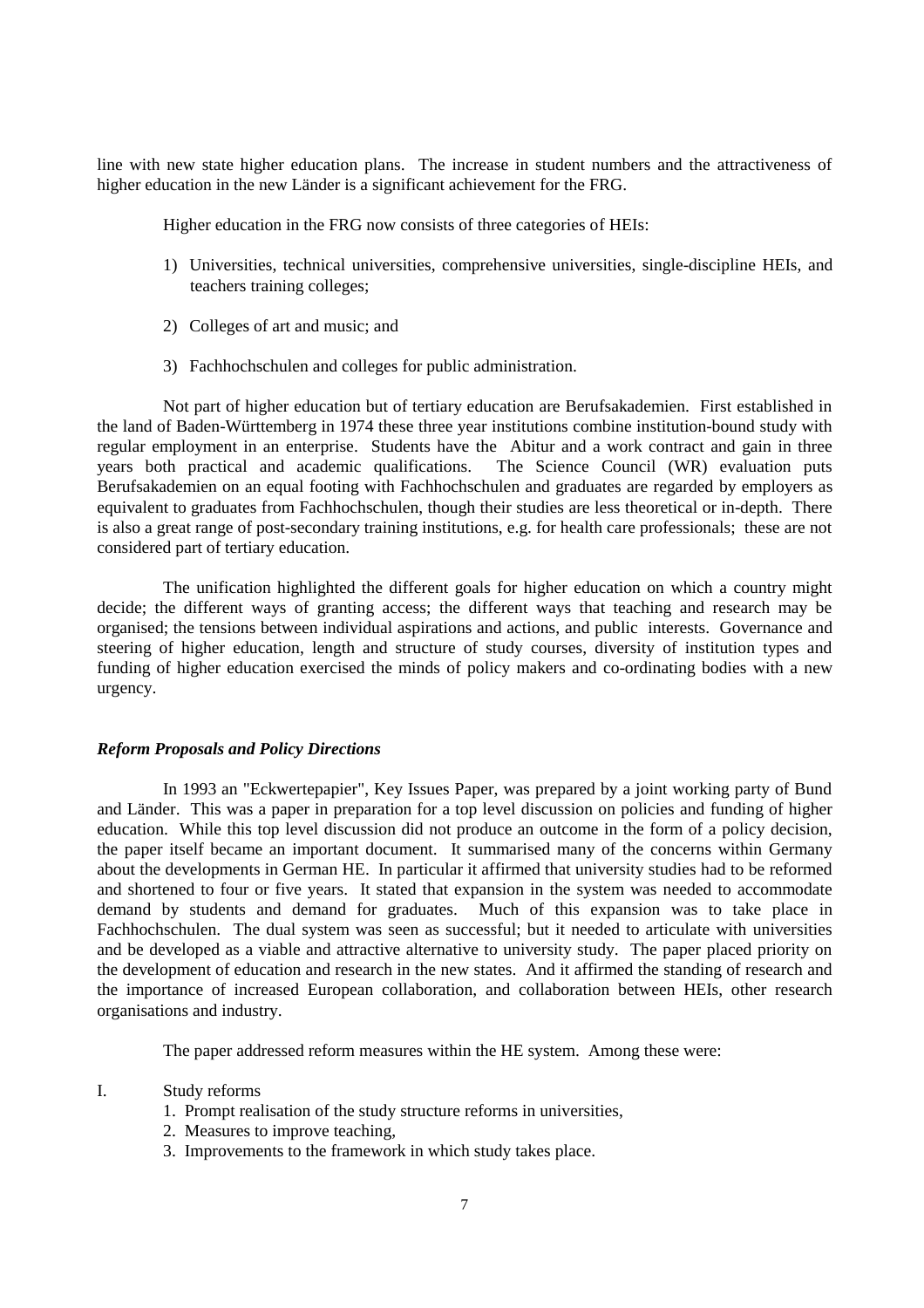- II. Expansion of Fachhochschulen in old and new Länder
	- 1. Creation of new study places,
	- 2. Creation of new fields of training,
	- 3. Improvements to the framework in which study takes place.

Study reforms were aimed at decreasing the average completion time of seven and more years to a normal four to five years, as provided in the study rule. Efforts were to be directed at making the study courses more transparent, more coherent, more structured so as to enable students to progress with knowledge of where they were going and how they were performing. In particular this meant a reform of the assessment and examination system, and creation of incentives to take the final exams after the regular number of semesters.

Other sections of the key issues paper addressed measures to increase the efficiency and effectiveness of HEIs, including more competition through comparisons based on performance indicators, through more flexible use of funds and greater autonomy.

For vocational education more co-operation with tertiary education providers was promoted together with development of more pathways to various forms of vocational and higher education.

This paper is still one of the key documents in the continuing development and reform of German higher education, presenting both an analysis of current problems and solutions to them. Several Länder have started implementing proposed reforms. It seemed to us to be highly relevant to the present situation.

*We endorse the Key Issues paper and recommend adoption and implementation of it by all Länder ministries and the relevant federal ministries.*

## *Report on the Reform of the Structure of HE*

A recent KMK report on the implementation of the structural reform of universities (Bericht der Hochschulstrukturreform. Beschluss der Kultusministerkonferenz vom 01.03.1996) mapped progress as follows:

A broad consensus on the aims of the structural reforms was noted. Also noted was that different Länder had chosen, each within the framework of its own higher education system, different paths to achieving the aims. The degree to which aims have been realised varies significantly from Land to Land. In some Länder the pace of reform is swift, while others are still in a phase of conceptualising solutions.

The improvement of study structures remains the main area of reform:

All Länder have created a framework to ensure that study courses in universities are designed in such a way that they can be studied in the regular time; the report also notes that actual decreases in average completion times have not yet been achieved; the frameworks were created through ordinances/regulations, through co-operation with HEIs or co-operation between HEIs;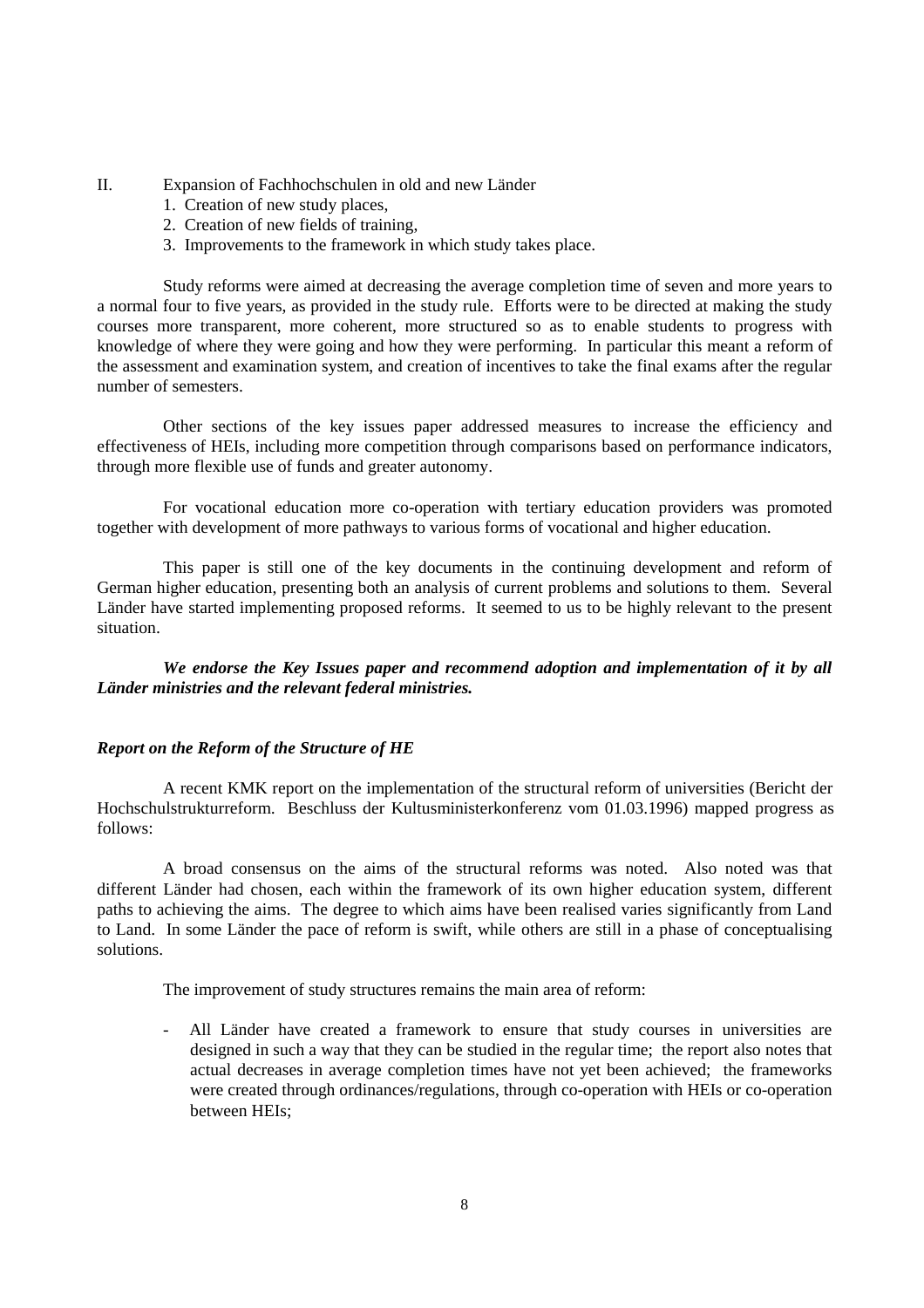- All Länder have improved the examination regulations; in particular a further attempt at the final exams without penalty if unsuccessful, first introduced in Law, has proven effective as an incentive to take the final examination after the regular period of study;
- All Länder have introduced measures to improve teaching; some address the responsibilities of the professoriate, in particular the responsibility to advise students, to mentor students, and to be present at certain times.
- All Länder have introduced a bundle of measures to improve student orientation.

There are some issues on which there is no consensus:

- Some Länder advocate greater influence by HEIs on admission of students, while others see dangers for, inter alia, the value of the Abitur and the equal status of university awards across the nation;
- No Land is considering introducing fees, though not everyone is excluding the possibility of introducing fees in the long term; an administrative fee has recently been introduced in Berlin and in Baden-Württenburg;
- Most of the Länder do not consider formalising part-time studies, though in some the needs of individual students will lead to part-time study arrangements and mixed mode teaching.

A further area of reform is an improvement in the efficiency of HEIs; evaluation, particularly performance indicators as a basis for Teaching Reports, has been made mandatory in a number of Länder. A more effective use of available funds is being piloted in a number of Länder in particular through provision of one-line budgets (Globalhaushalte) which increase the flexibility of the institution. Some Länder, and within Länder some universities, also have started allocating some resources on the basis of performance indicators. As part of the efficiency drive, improvement in institutional management is being promoted.

A third area of reform is a change in the structure of the higher education system. The Eckwertepapier of 1993 proposed that 35-40 % of commencing students enrol by 2000 in Fachhochschulen. This has been achieved in some of the newer Länder, and in the old Länder new Fachhochschulen have recently been or will be established. While it is a question whether sufficient funds will be available to meet all requirements, measures have been taken to make FHS more attractive with a greater selection of study programmes, greater emphasis on theory-practice links, and increased internationalisation. Further opportunities for applied research and technology transfer are also being created, and the opportunity for well qualified FHS graduates to enrol in a PhD program in a university. Berufsakademien have been established in some of the Länder, but the majority of Länder prefer extending FHS. Some amendment of the Framework Law is needed to achieve the reforms that are sought.

The report notes the following areas for further structural changes:

- A new system of financing higher education with more emphasis on output and outcome-based funding;
- A revision of leadership and governance structures to enable more professional management;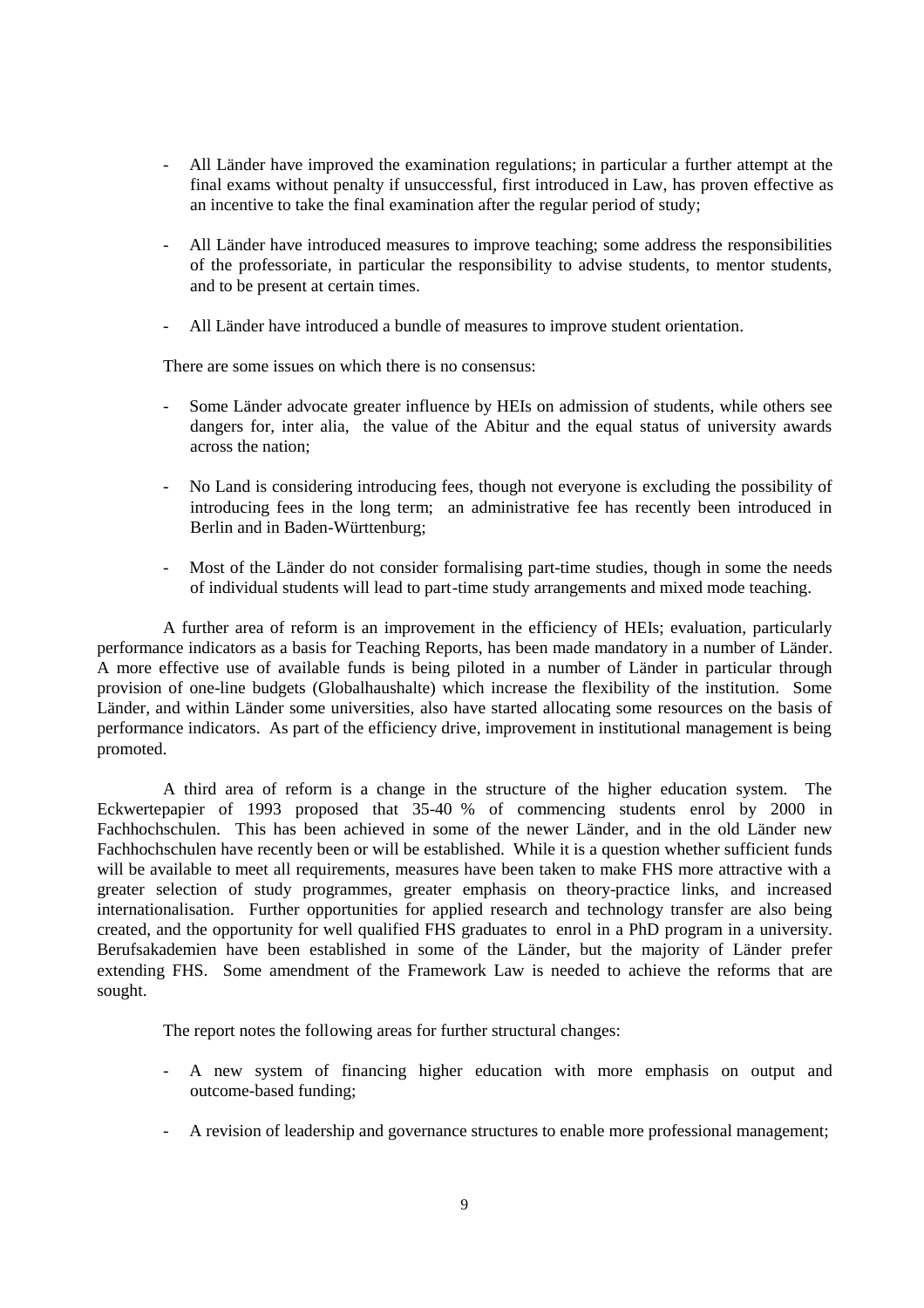- Increase in the autonomy of HEIs and of competition between them through greater influence of HEIs on admission;
- More flexibility in staffing;
- Extension of FHS by transfer of study programs, personnel and physical resources from universities;
- Establishment of structures for continuing education.

It is clear that there is knowledge and political will to address the problems Germany faces, and indeed there is knowledge of workable solutions. During the very recent period and particularly in the latter part of 1996 and into 1997 several major steps have been taken to initiate reforms, at both the Federal level and in individual Länder. The federal minister of education and the Länder ministers have recently agreed to reform the federal framework law on higher education (Hochschulrahmengesetz des Bundes) as soon as possible. A draft is to be presented in summer 1997. A number of Länder have already announced projects to change their Länder laws on higher education.

The federal minister and the Länder have basically agreed on slimming down the federal framework law thus giving the Länder more freedom to find their own ways of regulating higher education and to undertake more experimental projects. The intentions are to enhance the autonomy and freedom of the institutions of higher education, to promote flexibility and diversity and to strengthen the incentives for better and more effective performance in teaching and research.

The federal minister proposes, inter alia, to:

- Strengthen the Fachhochschulen by broadening the realm of subjects being offered there and by intensifying the dual conception of studies (studies within the institution and training periods in private enterprise);
- Restructure the study programmes to achieve shorter completion times with mandatory proofs of study progress and intermediate examinations after the second year of studies;
- Enable institutions to offer additional study programmes leading to the degree of bachelor or master according to the tradition in English-speaking countries;
- Introduce elements of the modular and credit point system;
- Involve the higher education institutions in selecting students in subjects where the demand exceeds the availability of study places by giving the institutions the right to choose a quota of students by their own criteria;
- Enhance flexibility in funding of institutions of higher education according to their academic performance -- leading to funding by a one-line budget;
- Promote efficiency of management by strengthening the governing levels of higher institutions, by restraining state and ministerial influence, by stimulating self evaluation and by opening the option for installing special managing boards of qualified persons from outside the institution itself;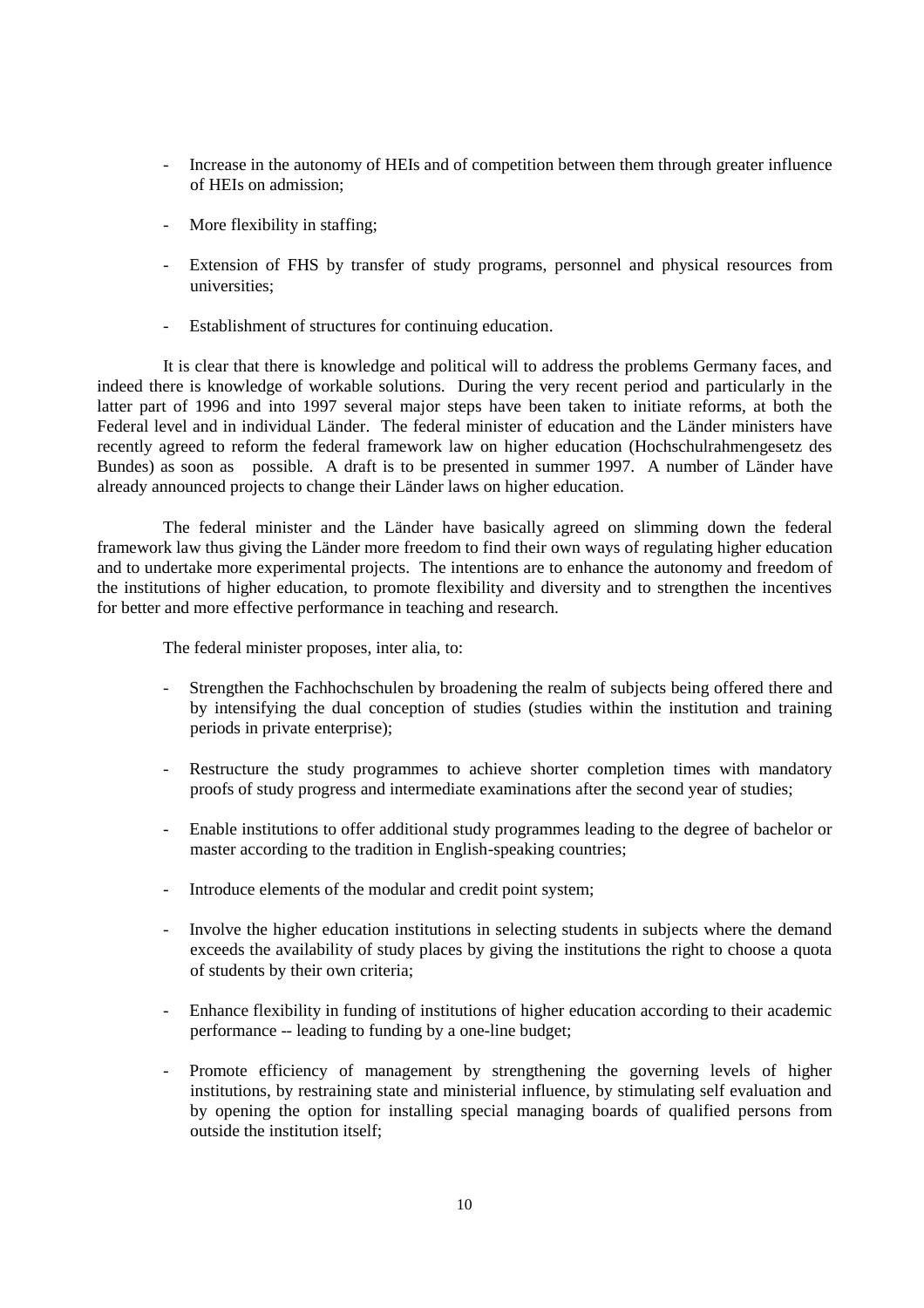- Grant the institutions of higher education more autonomy in staffing except for the tenured teachers (professors) and the chancellor of the institution);
- Promote research at the institutions of higher education.

Wide ranging reforms are under way or proposed in the Länder. At the beginning of 1997 the Bavarian minister of education in a message to the Bavarian Parliament stated his plans for the reform of Bavarian higher education. The Bavarian draft laid out what the federal minister later included in his proposals: improving the management by strengthening the role of the rector or president and by adding a management board thus shifting the decision-making power away from the many decision making groups existing at present; increasing the autonomy and responsibility of the institutions of higher education themselves through more flexibility in budgeting -- even though a complete one-line budget is not yet envisaged; promoting diversity and competition by allowing institutions to set priorities in the fields of research and studies and by creating centres of excellence; granting more autonomy to the institutions for staffing and for selecting a number of students by their own criteria; promoting internationalisation and the use of multimedia; and, finally, appointing a number of professors for a limited time only.

Also early in 1997, the government of Hessia presented a draft for a new statute law on higher education to the Hessian parliament. This draft promotes teaching by providing better advice, orientation and tutorials for the students and by strengthening the responsibility of the teaching staff for their students. Evaluation of teaching, increased rights for the students in all questions of teaching, and increases in part-time studies are among the proposed innovations. Hessia, too, is proposing the bachelors' and the masters' degrees as well as restructuring programmes on a credit point and modular system. More autonomy and more efficient management of the university, more flexibility and closer co-operation between Fachhochschulen and universities are being proposed.

Saxony has likewise presented the draft of a new federal framework law (Hochschulrahmengesetz des Bundes). Through its introduction into the second, federal legislative chamber, the Bundesrat, (which has the right to initiate federal laws) this initiative would accelerate the reforms on federal and Länder levels. The draft follow in many aspects the paper of the federal minister. According to this draft the federal law should really be a frame and confine itself to a minimum of regulations. Saxony wishes to ensure that half of the students seeking access to institutions of higher education are selected by the institution itself. It is also intended to open a way for offering bachelors' and masters' degrees, through renaming German diplomas, instead of having differently structured student programmes. Saxony also calls for evidence of efficiency after the second year of studies as does the federal minister.

The German Länder with the largest populations, North Rhine-Westphalia and Baden-Württemberg, have both outlined ideas for reforming the higher education system.

The above proposals are of a far-reaching nature; they are a mixture of the widely agreed and the controversial.

One of the issues on which the federal minister and at least part of the Länderministers disagree is the question of student fees. Whereas some of the Länder, for instance Baden-Württemberg, favour student fees, as does the federal minister, the majority of the Länder including Bavaria are opposed. There are also disagreements on the question of how many students should be selected by the university or the institution itself -- if any. Differences exist over the way of introducing bachelors' or masters' degrees into the German study system. Very strong management of the institution, especially if supported by a management board of people outside the institution, is controversial. However, a working group of some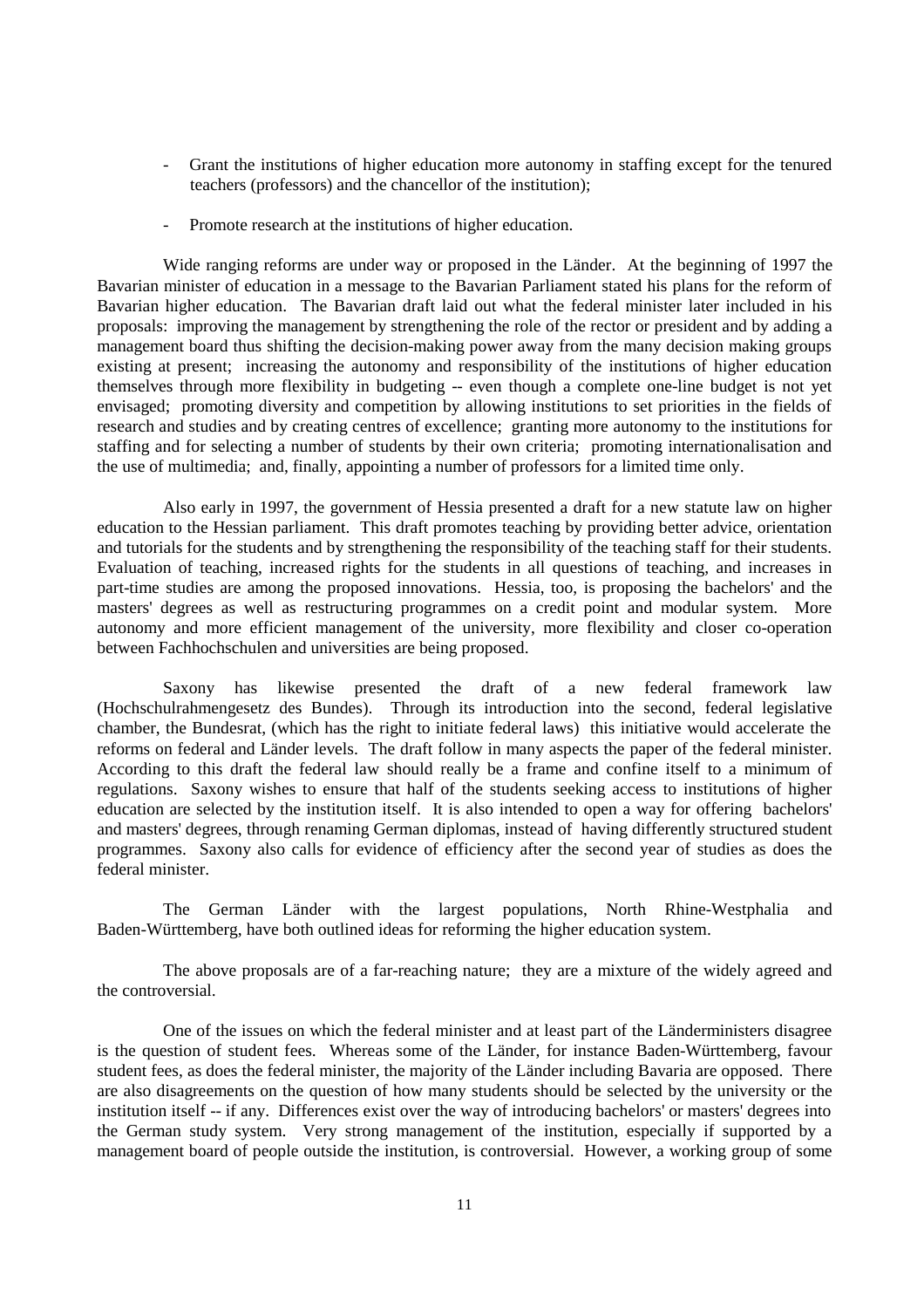Länder and the federal level has been establishes to work on the drafting of a framework law that might be acceptable by both the federal minister and the Länder, thus paving the way to quite substantial and rapid reforms.

*These are very important initiatives. The views and recommendations of the reviewers, interspersed throughout this report are very much in line with the directions being taken by the reform measures. We strongly commend them in the belief that in very practical ways they will address many of the problems to which our attention was drawn in the course of the review visit and in the background documentation prepared for it.*

In the following pages, we focus on the major challenges and issues as they affect teaching and learning in the first years of tertiary education in Germany, recognising that many of them are now in the form of firm proposals or legislative initiatives and, in several cases, the subject of intense debate.

### **Major Challenges and Issues**

#### *Meeting the Volume of Demand*

Under the Basic Law, any person has the fundamental sight to choose a profession and to undertake appropriate training; it is for the state to decide on the capacity in a special field of studies. The right to sue for a study place exists but a law suit can only be based on questioning the exact capacity available at a certain institution.

Questions arising for the German federal and Länder governments from these legal circumstances and the increasing demand for access are how to honour students' right to access with manageable increases in funds; how to maintain good study conditions for the projected increasing number of students; how to assure quality; and how to steer or influence student flows to meet the needs of society and enhance employment prospects for graduates.

For some years there has been concern about study conditions and there have been student demonstrations. However, it is a complex matter to anticipate and steer the flow of demand. It seems that Germany has to prepare for an expanding system. While there are declining birthrates from 1990 on, most strongly in the East, (this will impact on secondary schools within the next few years and on HEIs from 2008 on), enrolment is expected to remain on a very high level. The prognoses from various bodies do not forecast an increase but a decrease in student numbers in the old Länder, but they do forecast an increase in the new Länder. Yet we have noted the unpredictability of enrolment when access is guaranteed; moreover, individual and societal expectations are variable. Also to be kept in mind is an increase in students finishing high school and thus gaining entrance qualifications to higher education and a parallel decline in apprenticeships. Of those choosing apprenticeships significant numbers after finishing their vocational training proceed to Fachhochschule or university (see also below Addressing New Cohorts of Students).

The free access and the lack of control institutions have over their admission means that some universities in favoured places have vastly more students enrolled than study places provided, while other institutions are very small indeed, in particular some of the Fachhochschulen which don't manage to fill all their study places. The city states of Hamburg and Berlin, for example, have always attracted students from far beyond their boundaries; Berlin is now planning to considerably decrease the number of student places in the universities.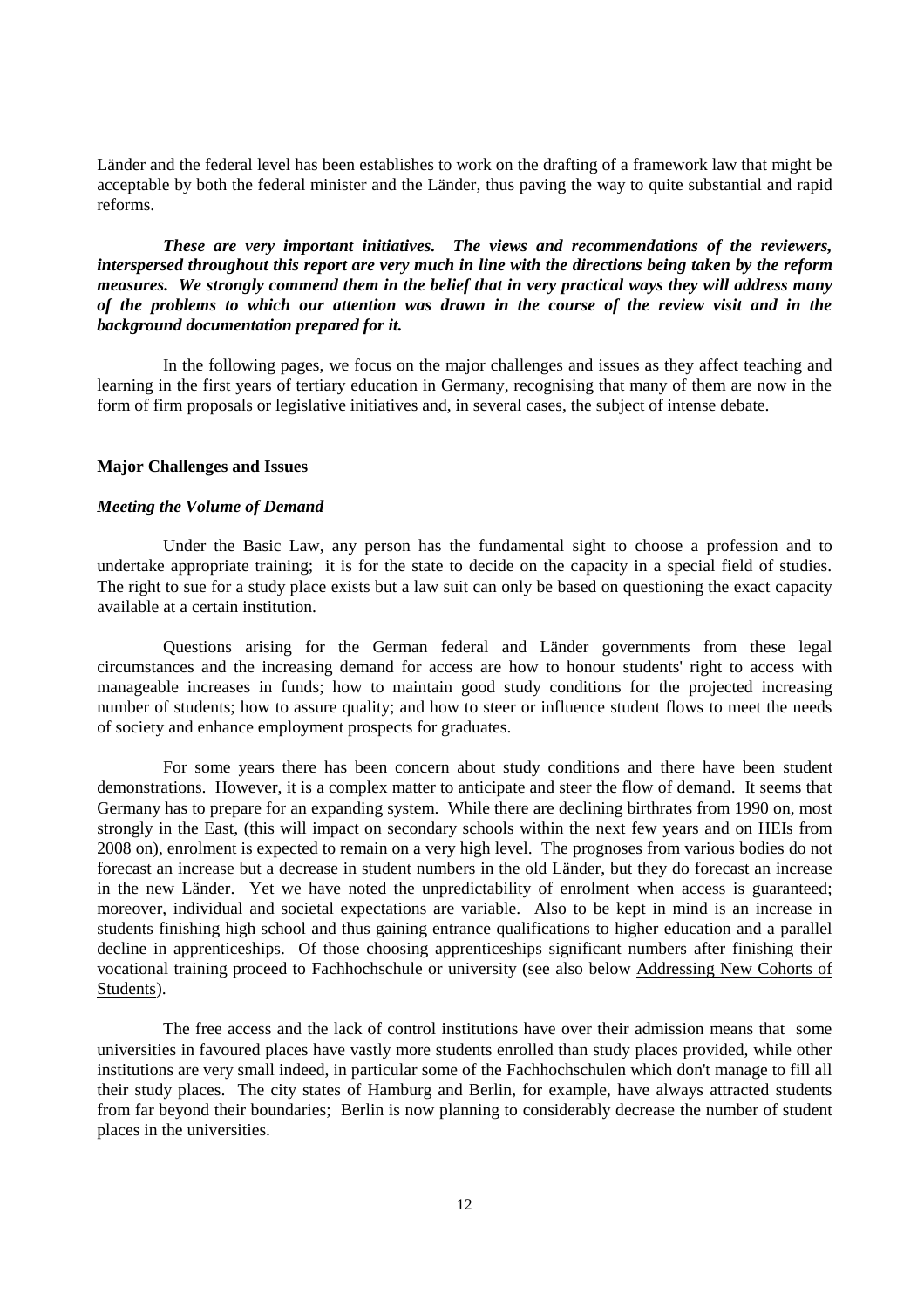In view of the conditions governing and influencing access, more funds are needed notwithstanding such developments as the one just mentioned and possible scope for further efficiency gains. But, as noted above, there is disagreement on who is to provide the funds. The response to an impasse in the Bund-Länder negotiations about resourcing of higher education has varied from Land to Land, depending both on the financial situation of a Land and the priority attached to the maintenance and enhancement of tertiary education.

The Land Nordrhein-Westfalen, for example, has increased its higher education budget by 20 % since 1990, whereas the Bund has been decreasing its expenditure on higher education. Indeed the imbalance, or the shift of responsibility, is demonstrated by the fact that in the past 20 years the Bund has increased higher education funding by 50 %, whereas the Länder increased their contribution by 400 %.

The Land Berlin is in a difficult position which exemplifies the problems in the Bund-Länder constellation. As East and West Berlin had both been show cases for their respective countries, there was an oversupply of universities and study places. In addition, more than half of the science academies were also located in East Berlin. Students from all of Germany apply for study places in Berlin. But the Berlin solution was one solely influenced by the constrained financial situation of Berlin - a rationalisation of courses between the universities; a cut in staff numbers and a decrease in student numbers. Postponement of the planned expansion is also foreshadowed for the Fachhochschulen.

In this context the question of funding across Länder borders needs to be raised, taking into consideration the general transfer of funds from the more affluent Länder to the less well-off ones. Berlin has significantly more students enrolled than funded study places and is suffering severe financial problems. Brandenburg could take more students and is equally suffering from financial problems. Without stronger educational co-ordination by Bund and Länder, without greater control over admission by governments and institutions, the uneven distribution of students will remain a problem. *Compensation across Länder for the students from other Länder and to ensure equity in provision for students needs to be addressed. Attention to the conditions of teaching and learning within institutions, as detailed in the Key Issues paper and now again under discussion is recommended as a means of alleviating problems of larger than planned student numbers.*

It is debatable whether the whole system in its present form is able to meet the required physical and human resource capacity needed for the present and future student numbers. What is clear is that some universities especially are finding great difficulty in providing a meaningful education for all of their students due to a lack of capacity. Of course, Germany is not alone in facing the problem of finding ways to adapt and adjust provision so as to provide a high quality of relevant education for all students.

*The further development of the system could more efficiently and effectively ensure that demands of individuals, the needs of employers, and institutional resources and facilities are matched. Structural issues such as salary differentiates in the public sector between Fachhochschulen and university graduates would be among the considerations to be addressed in policies designed to encourage the streams of students towards Fachhochschulen and other vocationally oriented alternatives. As long as the allocation to the university sector cannot be seen and treated together with allocations to Fachhochschulen, the expansion of Fachhochschulen may be in jeopardy.*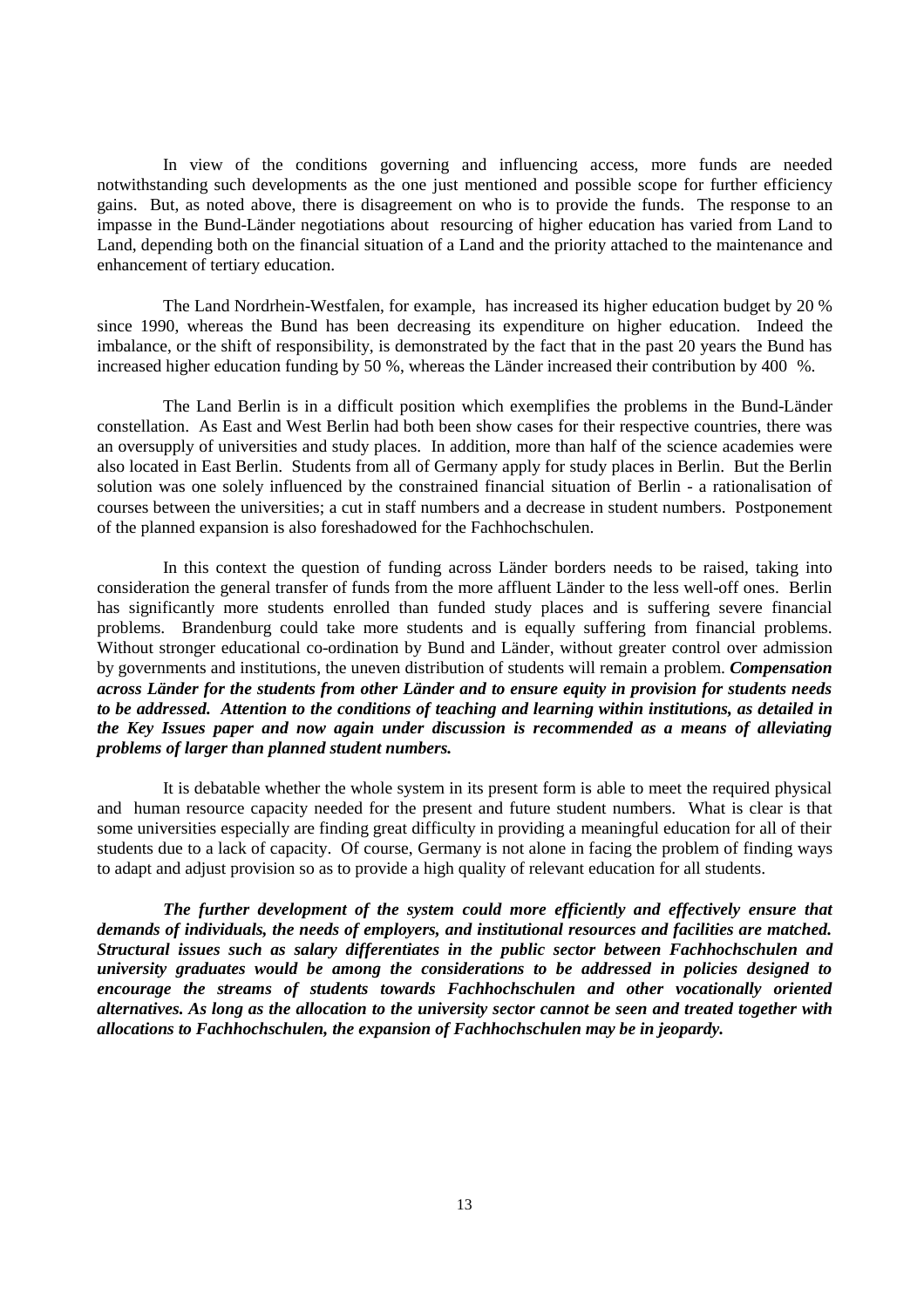#### *Selection of Students*

There is pressure to give institutions greater freedom in the selection of students. Arguments for increased institutional involvement stress the value of greater management capacity and closer match between institutional offerings and student needs and talents or expectations. But some ministries at least believe that state-wide rules safeguard student rights and are a guarantee for justice.

However, there is no evidence from other countries that increased institutional responsibility for student selection coupled with transparent and explicit rules and methods for selection are a threat to justice. Appeals procedures could be developed within institutions or states which might substantially reduce the external appeals procedures guaranteed under the Basic Law.

#### *Shift in Student Demand and the Labour Market*

There has been a shift in student demand for courses since 1990, with decreased demand in computer science, mechanical and electrical engineering and increased demand in architecture and civil engineering. Many universities are concerned about the decline also in science enrolments. Some institutions both in the university and FHS sectors actively encourage school students in their region to enrol in particular courses. Some Fachhochschulen create courses for niche markets to ensure a regular student supply.

The Federal Association of German Employer Organisations (BDA) sees the balance between graduates and workers as unfavourable. It believes that there are already too many graduates.

Unemployment of graduates has increased recently, with about 150 000 graduates in all age groups unemployed in 1996, including a third who are aged less than 35. While it used to be the social science and humanities graduates who remained unemployed longest, the largest single group are now engineers. With technical and scientific knowledge dating quickly, employers are reluctant to employ unemployed engineers. The crisis in engineering employment is not specifically German but due to global changes in production structures including re-location of industries, and a general trend towards lean management and cost cutting.

At present, the unemployment rate of FHS graduates is lower than that of university graduates, partly due to gender (more males are enrolled) and fields of study which skew the rate in favour of FHS. Moreover, graduates of FHS more often than university graduates work in appropriate employment (even though many study engineering).

Forecasting by staff in the Institute for Research into the Labour Market and the Professions (IAB) demonstrates an anticipated mismatch between the annual number of new graduates entering the labour market between 1991-2010 and the annual demand for new graduates. According to some calculations a third of graduates might not find jobs commensurate with their qualifications.

However, there will be an under-supply of people with vocational training, hence a further incentive to transfer study places from universities to vocational training. Those students who have a combination of vocational training and higher education have worse prospects than graduates from higher education alone, although the chances increase if the apprenticeship is related to the higher education study.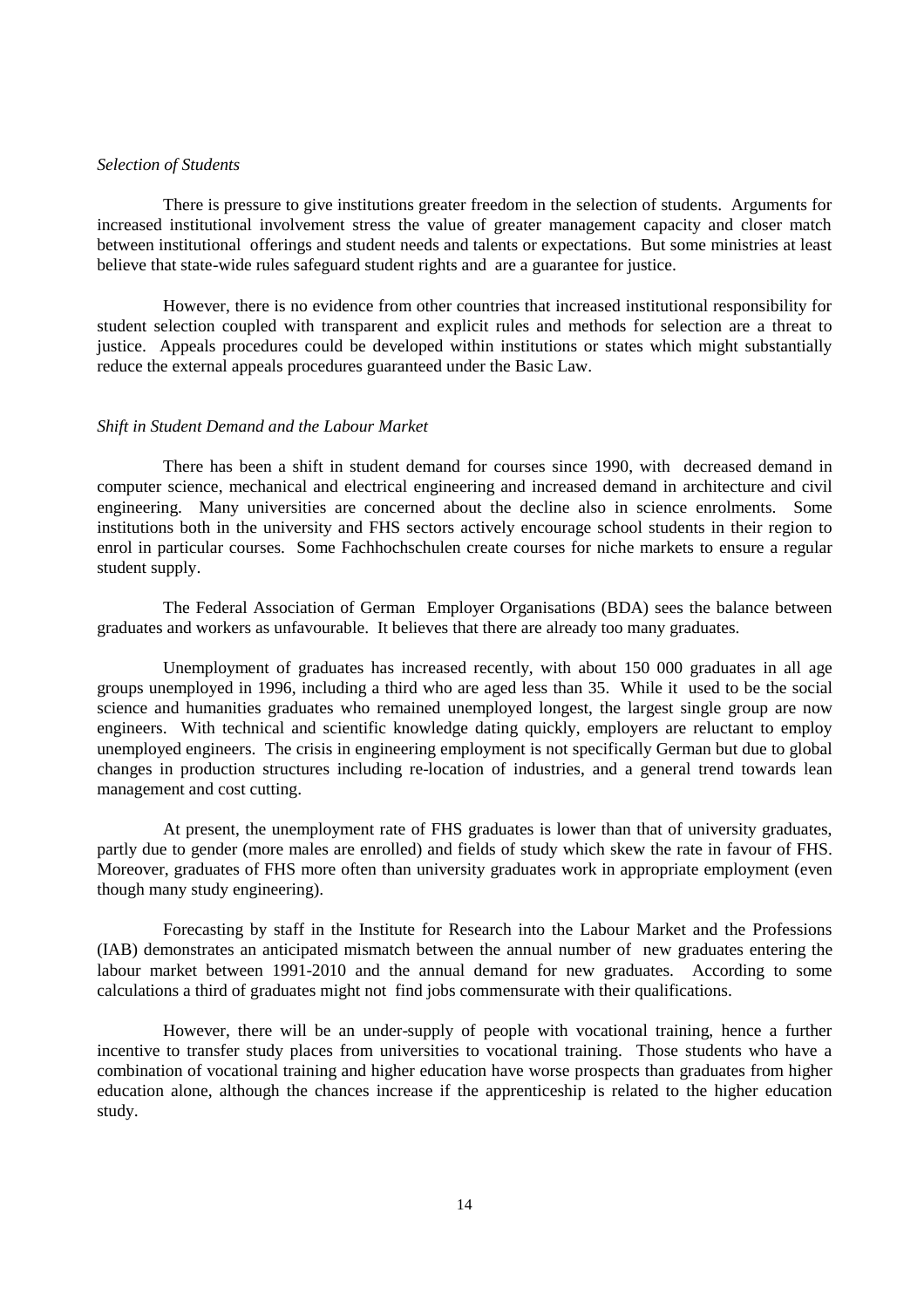There are fundamental changes in the labour market. Professions have not yet adjusted to the impact of mass higher education on the status and level of work within industry. There are changes in work organisation, including lean management, which lead to a greater polarisation in positions. In some firms master craftsmen or tradesmen are being substituted by people with less qualifications (at apprentice level) or higher qualifications (FHS graduate).

But more changes are needed, particularly in the recognition of different awards and as they translate into salaries. There is a very clear relationship between level of qualification and income. University graduates have the highest income on average - this holds true in the old and the new Länder, for men and for women. Male graduates from vocational schools and FHS, however, have higher average incomes than female university graduates. While industry does not seem to discriminate between graduates from universities and FHS, the public service does.

A broader question arises however, and that is the expectations in the society regarding the links between graduate status and certain kinds of jobs. In several of the countries participating in the thematic review significant changes have occurred or are under way. It is a question whether these might occur in Germany given the very strong link between degree structures and professions. There is a growing disfunctionality between job openings and the increasing pool of graduates. We think that expectations will need to moderate - on the part of graduates and the labour market alike.

#### *Addressing New Cohorts of Students*

Students in the 90's are different from their predecessors. About 40 % of commencing students in HEIs have finished vocational training. This means that they are older than previously, but have more life and work experience and opportunity to link theoretical concepts to work experience. They expect that they can integrate their experience into study and to be treated as adults.

In the course of our visit we heard from some of our interlocutors that German universities had not sufficiently realised that and how student expectations had changed. With many students having vocational experience, and a large proportion of students working part-time, the organisation of teaching and learning has had to change. But often only small steps seem to have been taken in that direction.

We found little concern about new cohorts of students among university leaders or ministerial staff. The vast majority of students have Abitur, and the Abitur is still seen as preparing students adequately for tertiary studies, as also is the Fachhochschulreife.

Traditionally the German universities have taken little or no responsibility for the personal development of students. Students are regarded as autonomous, adult individuals who have acquired in their secondary schooling personal, social and academic maturity. Indeed, the Abitur is also called Reifeprüfung, or an examination of maturity. However, most universities have for decades made some provision for personal and academic counselling. Certainly most students would be in no way prepared for the anonymity of a very large university, the lack of social contact, the lack of housing, the lack of structure in their study programme and also for the general lack of guidance, even of interest, many students experience from the teaching staff.

But such generalisations require to be qualified. A few examples from universities we visited illustrates the range of provision already existing. At the University of Dortmund there are both central and faculty/department-based study advisers; advisers for students with disabilities; and for international students. There is an orientation week prior to the beginning of semester; there are tutorials in the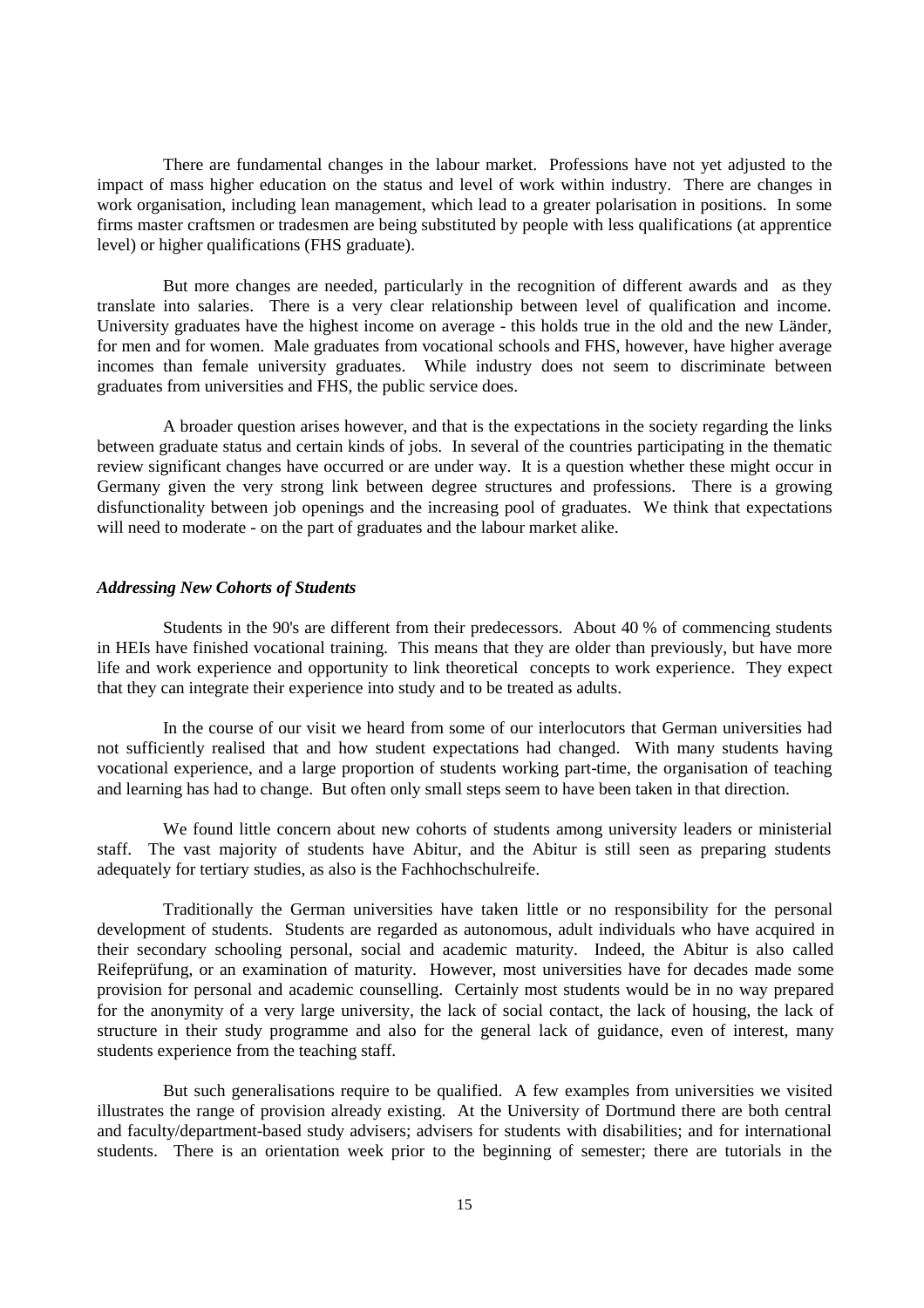introductory phase and first few semesters to assist students in group work and academic and social orientation; and there are tutorials when students move from the preliminary to the advanced stage of their studies. Assistance to students comes also in other forms, e.g. an interactive program for information on courses. The Land funds many such initiatives, in addition to their normal allocations.

The University of Dortmund also provides labour market/careers advice, maintaining extensive school liaison and an Open Day to familiarise students with opportunities at the university and economically important study courses. The University conducts bridging courses in mathematics; other universities do so in physics and chemistry - an acknowledgement that not all Abiturienten have the required knowledge.

The Technical University of Dresden, too, provides bridging courses in mathematics and physics in an effort to attract students to certain courses. It also offers courses on transition to tertiary studies and many other student assistance schemes.

The Fachhochschule curricula are highly structured, and it is this very structure and the individual contact with other students and the teaching staff which attract some students from large universities to transfer to a Fachhochschulen. Students work in small groups and much of the work is more practical and is generally highly relevant to specific occupations. Some Fachhochschulen have no counselling staff, believing them unnecessary. However, students have been found to need various types of help, the most important being assistance with mathematics and science. Clearly, bridging programmes, extra tutorials and summer programmes are needed, and tutoring in general study skills.

In the new Länder the problems are different. Those universities are coping with the transition from structured courses in the GDR times, where students were selected and accompanied through their studies, to an enlarged higher education system with overcrowding and budget cuts, which impact on staffing levels. A lot of student support needed in the new system as well as much of the quality assurance is not yet developed or where developed not working.

*HEIs in the old and new Länder need to review the conditions under which students learn; this means knowing the students and their expectations; providing assistance in social and academic orientation and integration, and organising the study courses and teaching in such a way that students are likely to make good progress and to succeed.*

## *Diversification/Differentiation at System, Institution and Programme Levels*

The Humboldtian idea of a university in practice valued research above teaching. It was a university type ideal for an elite higher education system. The university system has accommodated the need for a higher vocational training system based on science and technology. The Humboldtian ideas and modern needs were met in technical universities. But in a mass higher education system, different forms of teaching and learning and different forms of institutions are needed to satisfy a much greater demand for a variety of graduates. It is a question as to how much the system and institutions may vary from Land to Land where, under the Basic Law, similar living conditions are required to be created within the Federal Republic of Germany. This does not, however, prevent the Länder from offering different ways of achieving more student focused teaching.

*The reviewers are of the opinion that the university system needs diversity and competition and opportunity to develop policies on admissions, fees etc. which would benefit particular universities*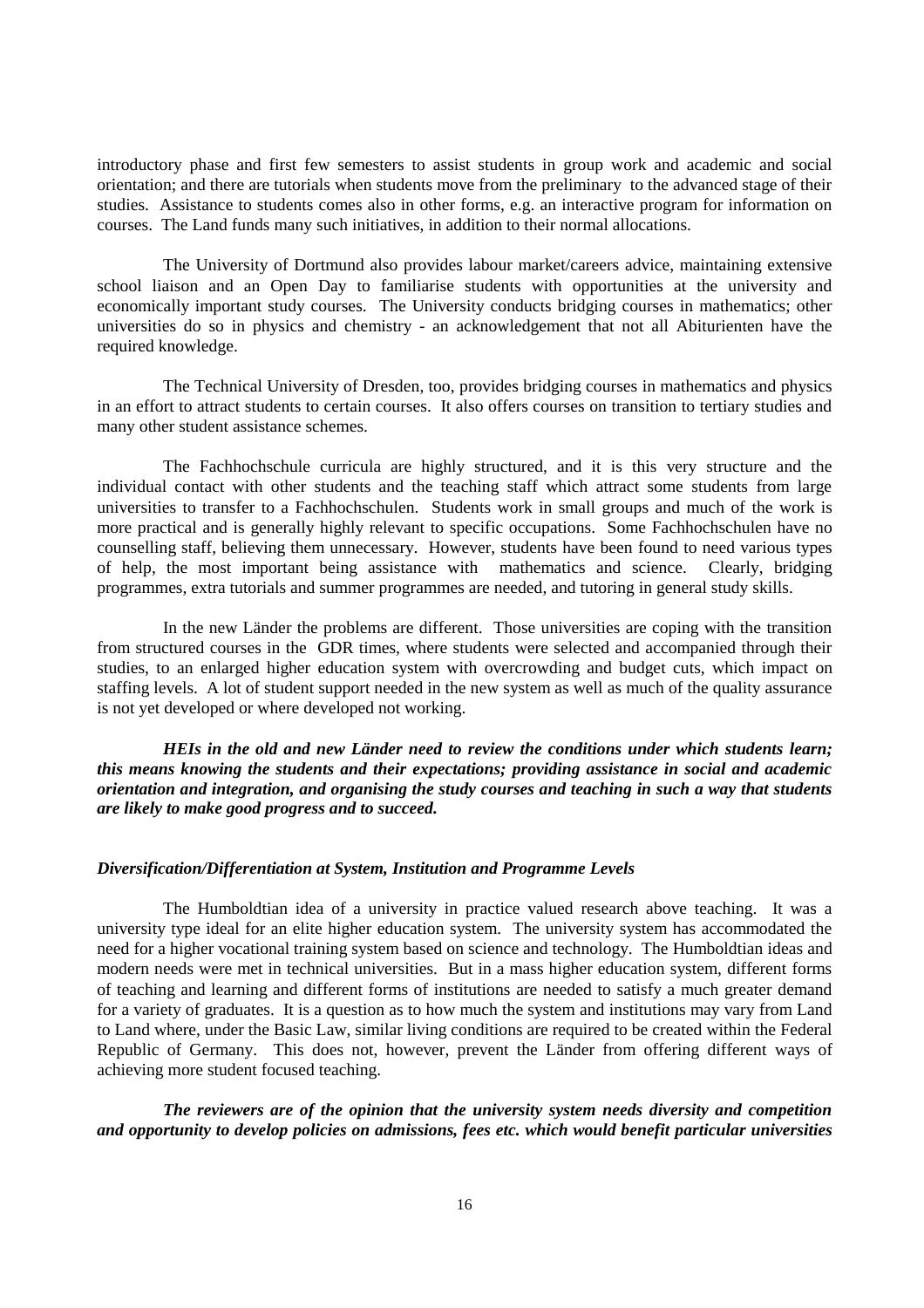*and their students.* That at any rate is the course taken in a number of other countries participating in this review, most clearly in the USA.

The Abitur and indeed the university system were not created for the majority of young people. Universities continue to provide scientific higher professional training and prepare the next generation of scientists, researchers and academics. At present, as illustrated in Table 1 above, most German students still enrol in universities, even though not all find employment at a level they might have expected and many experience difficulties in their studies.

Alternatives are necessary to meet economic and social demands and indeed to provide for the different talents and aspirations of young people and of adults returning to study.

Germany has basically a binary system with a university sector and a vocational sector. The alternatives to traditional university education are located in the vocational higher education sector. Fachhochschulen draw increasingly on the same pool of people, namely Abiturienten, even Abiturienten with vocational training. But the functions of FHS are clearly more directly vocational, serving the needs of industry and other sectors. The lower enrolment in FHS is not only a function of social status of the institution type, but also of planned capacity. Some of the FHS are indeed as over-enrolled or more so than universities.

The intention of policy is to increase the proportion of students in the Fachhochschulen. These institutions have many characteristics which make an increase in their capacity desirable: They are vocationally oriented. The average completion time is 4.2 years in comparison to the average 7 years in universities. Clearly a different level of resources is needed. The graduation rate from Fachhochschulen is also better than that of universities. Commencing student numbers are declining, due to the decline in the birthrate, but greater public acknowledgement and resourcing could reverse the trend.

The Fachhochschulen also have a smaller drop-out rate (18-20 % in comparison to 29-31 % in universities). The former drop-out rate is seen as politically and socially acceptable, as a selectivity mechanism. Not acceptable is drop-out towards the end of a degree due to poor student advising and teaching. Early drop-outs have good employment chances, economics and law students, for example, in insurance.

Fachhochschulen on the whole have more structured courses and teach smaller student groups. The FHS Landshut, for example, which we visited, stresses small group work. In some courses there are opportunities to go abroad for the two compulsory practical terms. There are often close linkages to the regional firms. In Landshut, students (and staff) are integrated into the economic and social fabric of the region through project work, placements and research projects.

But additional models are needed. The dual system in Germany is considered a unique system of integrated and complementary vocational training in the workplace and in schools and is not part of tertiary education. Tertiary education in Germany is defined by institution type, by age of student (compulsory schooling ends at 18) and by admission criteria. However, the concept of a dual system has influenced many of the more recent developments in tertiary education.

Elements of the dual system could be transferred to the tertiary level to facilitate the development at that level of new vocationally oriented programmes where the resources of both universities and Fachhochschulen and other tertiary institutions and of enterprises and working life at large are used. *Fachhochschulen should introduce new study courses which combine higher education and formalised study in firms in a dual system. It is also necessary to approach the general and the*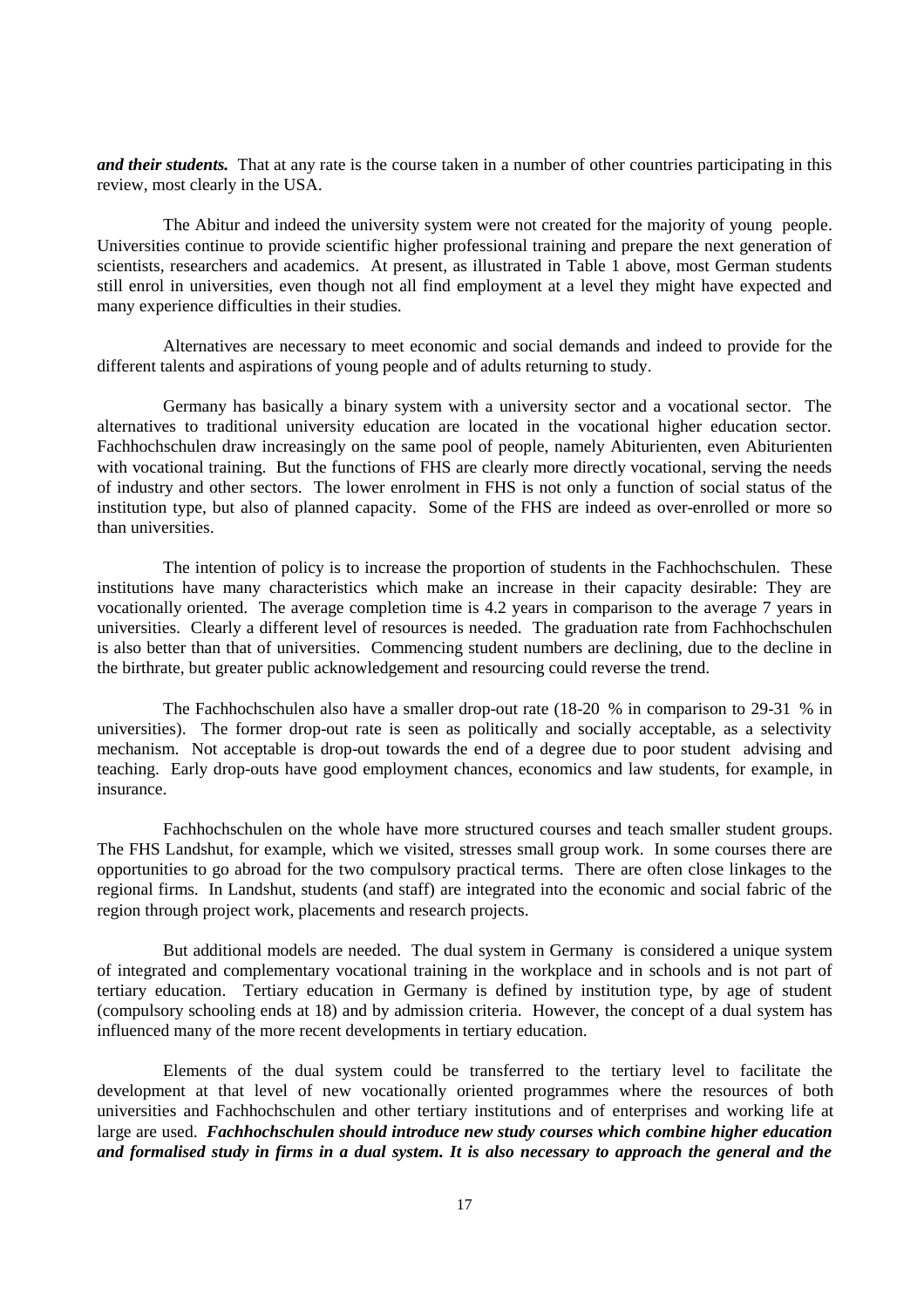*vocational parts of the education system together from a general educational policy point of view and* with respect to the need of establishing further training patterns for people active in working life. In the dual system and other systems of industry-institution co-operation difficulties arise because of the different loci of responsibility - enterprises employ prospective students and this involves the social partner. The Länder have responsibility for secondary education and Länder and Bund share responsibility for vocational and higher education. *This calls for co-operation between Bund, Länder, employers and employees and for a reassessment of the actual distribution of responsibilities.*

While there seems to be general consensus that enrolment in vocational education should increase and more linkages to industry be created, it is often noted that there is a crisis in the dual system. There is a decrease in places in industry; in some industries training places have been halved. There is also a cost consciousness in firms who claim that training costs are too high. Abiturienten who do apprenticeships and then go on to higher education are lost to industry and are expensive; they also take training places from young people who more directly need them.

In Bavaria there is less concern about the blurring of boundaries between higher and vocational education as Bavaria has the lowest percentage of the age group acquiring the Abitur and Fachhochschulreife of the old Länder. Abiturienten here use vocational education as a stepping stone to university education less than elsewhere. In Saxony, consequent on demographic trends, there has been a dramatic increase in the demand for vocational training places, with a resultant shortage of available places. Young people seem to believe that vocational education will lead to employment, more so than higher education study.

Examples of new models with multiple paths into vocational training and higher education are:

- In Hamburg, the Craft Chamber *(Handwerkskammer*) has established a new concept in vocational training by giving *Abiturienten* the opportunity to undertake simultaneously an apprenticeship and formal study, leading to an award by the Chamber;
- In Saxony, very good apprentices in building are grouped and taught together and the apprenticeship period per se is reduced to two years; in the third year they can study for admission to a Fachhochschule so that after a further three years of study at a FHS they have two qualifications; there are similar developments in Bavaria, in close co-operation with major outside companies;
- The Berufsakademien are a successful albeit small-scale model of a tertiary-level dual system;
- Other such models exist in Nordrhein-Westfalen where co-operation between Berufsschule, enterprises and Fachoberschule enables students to gain a Fachhochschulreife in 3 ½ or 4 years.

The education union GEW also stresses that the collaboration between universities, Fachhochschulen and Berufsakademien and research organisations needs to be redefined. The system needs to be permeable. Curricula need to accommodate this; staff exchanges and co-operation in research would facilitate it. It should be noted, however, that there are possibilities to continue in the same field of study in the university after two years of study in the Fachhochschule or to study any subject at university on successful completion of studies at the Fachhochschule.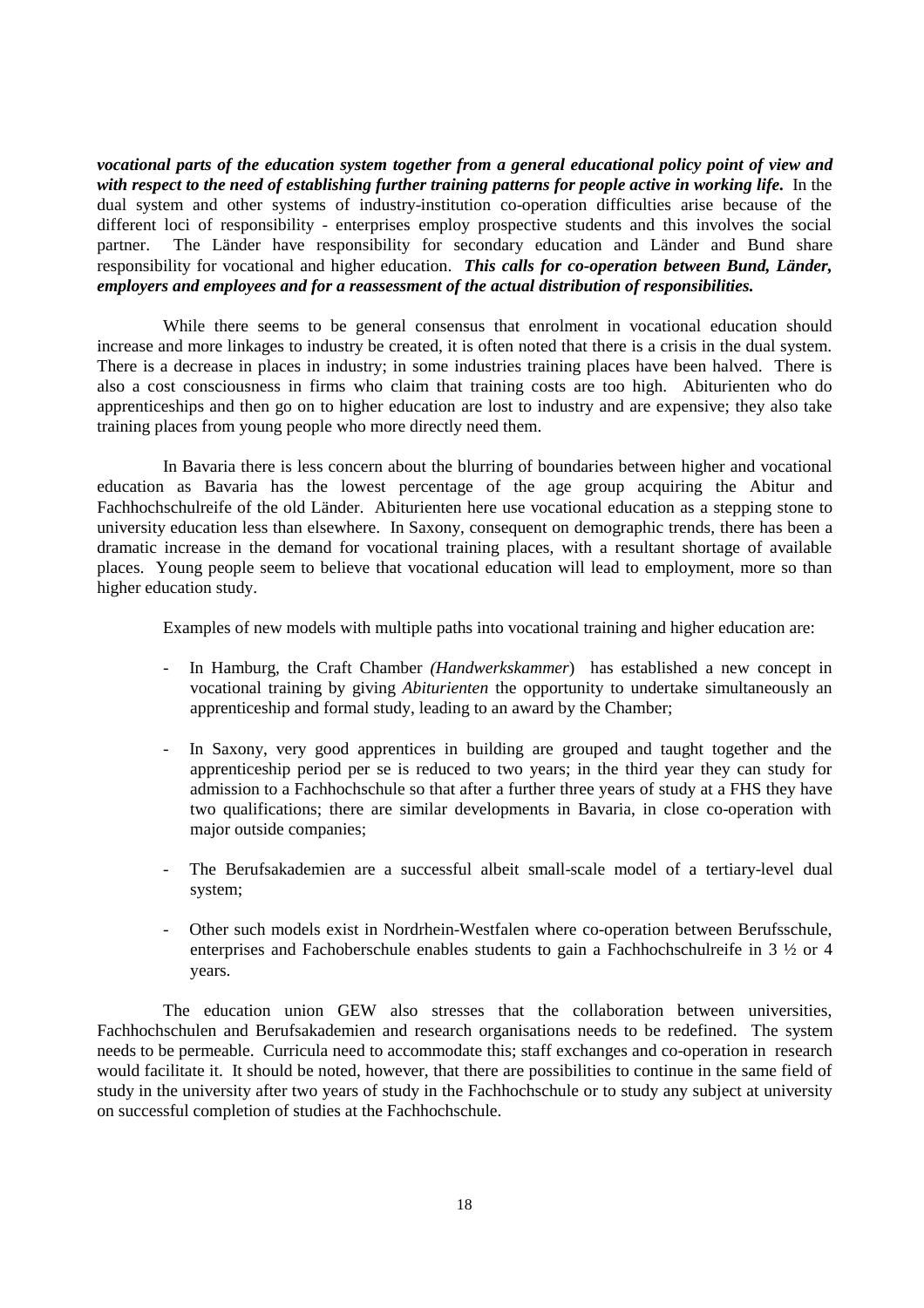The GEW, like all other organisation, including Fachhochschulen, we visited, stresses the close link between teaching and research. But they do not maintain that all academic staff in all tertiary institutions should conduct basic research. But all should engage in scholarship.

## *Achieving Quality in Curriculum, Teaching and Learning*

What type of graduate is wanted? The employers are looking for a graduate aged 25 (not 28 plus which is the current average age). They are looking for key competences and technical knowledge. As technical knowledge is renewed every few years, life-long learning skills and information skills become crucial. Other key competences include such familiar items as communication skills, ability to work in teams, cultural sensitivity so that students can work in international settings and understanding of industry.

Though German universities and Fachhochschulen claim to teach current material and subscribe to the notion that research and or practical experience in a profession underpin teaching, and that they develop students' critical skills, many students do not experience this. Students say *Mehr Ehre der Lehre* (More honour/value to teaching) because they see teaching undervalued and experience teachers who neglect their teaching duties. Even in Fachhochschulen where class sizes are quite small and much more interactive and where innovative teaching could take place, much of the teaching is didactic. This may be partly due to the large proportion of part-time teaching staff, coming from enterprises and the professions. Students in various institutions also commented that there were few opportunities to develop communication and interpersonal skills (soziale Kompetenz).

Initiative and entrepreneurship are seen by industry as essential for the changing German economy. There is no teaching of entrepreneurship as yet, although the Humboldt University is moving towards integrating subjects on entrepreneurship using simulation and entrepreneurs in courses. The BDA will also sponsor chairs. There is a view, of course, that several years of professional experience are needed before graduates become entrepreneurs.

On the whole, students are pressing for more links to professional and practical life, and more staff exchanges between HEIs and industry. But there are many initiatives now both within the university and Fachhochschule sector of links to industry. At the University of Dortmund, for example, in all courses there is a close relationship between theory and practice. And Fachhochschulen might have an advisory body that includes employers.

The necessity to have changes to teaching, learning conditions and assessment approved by the respective Land ministry, stifles innovation from within the university. This is well recognised in the federal ministry and in some Länder. Even in Nordrhein-Westfalen, a Land sympathetic to study reform, the checking of the new regulations undertaken by the ministry causes long delays in the implementation of restructured programs. Nevertheless, at the University of Dortmund all diploma programmes are being restructured. In the Land Berlin, a longer history of more university autonomy has led to many innovative curriculum designs and co-operative ventures. In Dresden we were told that the existing regulations on curricula and schedules overload the students, giving them little time for self-reflection, and preventing institutions from organising the studies on a project basis. Yet in Saxony, too, there are examples of innovative courses, mixed modes of teaching and learning, use of information technology, and international workshops.

While most courses are regulated by universities, others like those in the health sciences, medicine, law and teacher education are state regulated. It is acknowledged that reforms take longer in the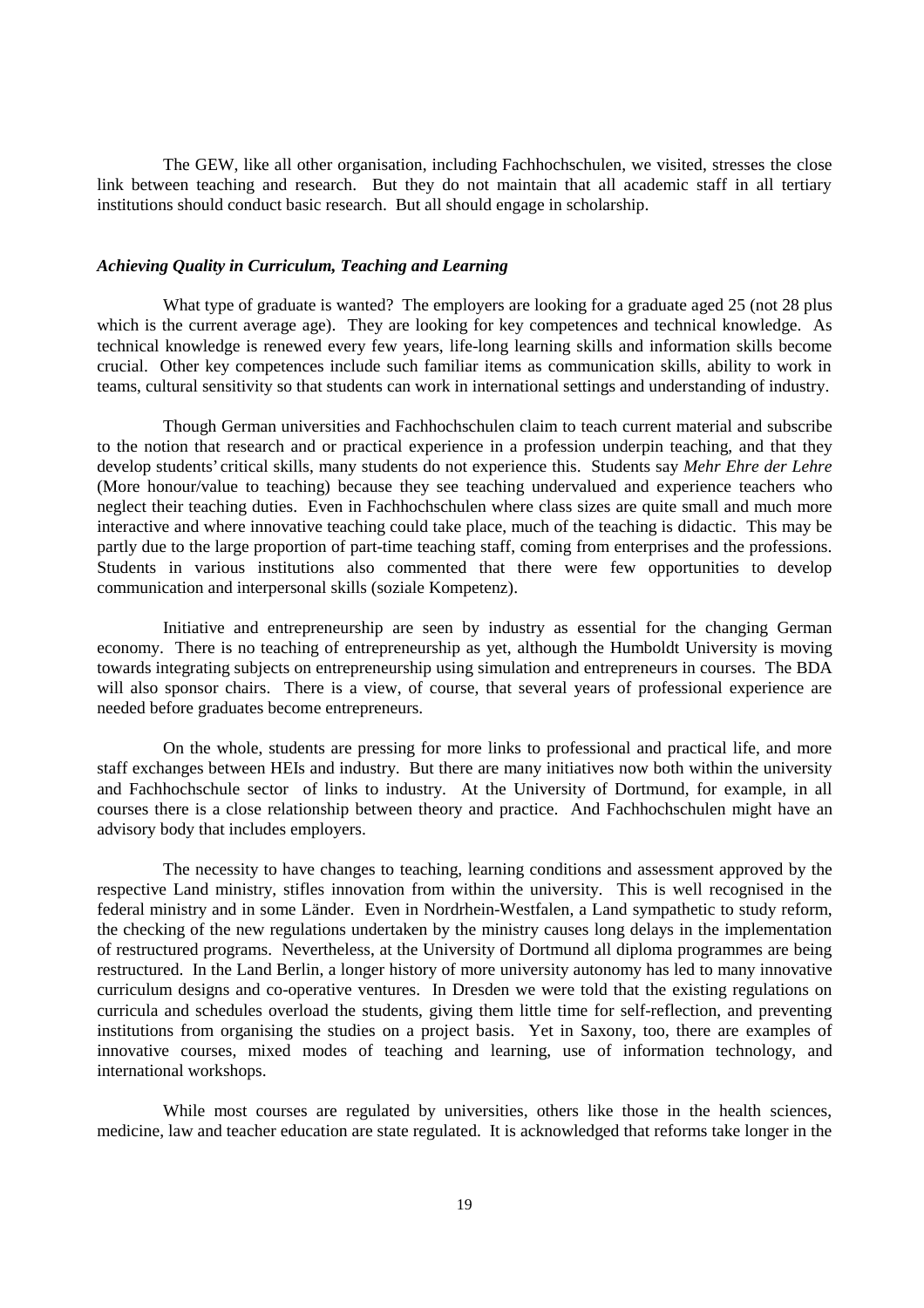latter case. Similarly counter-innovative is the system of one year budgets without possibilities of long-term planning.

The Key Issues paper (Eckwertepapier) has influenced developments, even though it did not lead to increased funding. Several Länder and the Bund initiated projects to make teaching and learning more efficient and effective through use of media, self study, and different organisations of departments. Nordrhein-Westfalen established in 1995 an action program on Quality of Teaching: HEIs could bid for project funding. The University of Dortmund, for example, received funding for three projects: a pilot project to improve the study conditions of foreign students; a literacy enhancement project, and establishment of a learning centre.

## *Distance Education*

Distance education plays a minor part in present-day German higher education, even though it had been well developed in the GDR throughout the 60s and 70s. The Distance University Hagen with about 50,000 students is one of the main providers and meets the needs mainly of students who because of family and job obligations cannot attend a university. Personal contact with students is minimal. The University performs more of a continuing education function; few of the students get awards. There are now special funds for distance education initiatives in the East, where there is a tradition of distance education and the density of universities is smaller. The Fachhochschule Technik und Wirtschaft in Berlin, for example, is offering a fee paying part-time course to professionals, mainly by distance education.

There are other initiatives: the Fachhochschulen in Nordrhein-Westfalen are collaborating and offering courses in a combination of on and off campus study. This integration into "normal" education seems the more promising way in a country like Germany which is well covered by institutions.

However, universities could very usefully explore the opportunities distance education and information technology in general provide for both initial and continuing education for professional groups. Moreover, innovative pedagogy and curriculum designs have been a striking feature of distance education in several countries and conventional institutions might well study these developments for adaptation.

#### *Quality Assurance and Evaluation*

Evaluation is an integral part of quality assurance and quality enhancement. There is as yet no culture of evaluation of teaching in Germany HEIs. Evaluation is still very much in its infancy, but several institutions have made university-wide attempts of student evaluation of teaching and faculty reviews. The HRK, conference of rectors, consists of 240 members who enrol 98 % of students in Germany HEIs. As part of an EU project on quality assessment they formulated a set of recommendations on evaluation in higher education and specifically in teaching. The EU-sponsored evaluations consisted of self evaluation and peer group visitations. According to follow-up surveys, those departments and universities which participated benefited from the evaluations.

Several universities are in contact with the Netherlands where self and external evaluation of institutions has been operating for some time. Several Länder ministries also support and finance evaluation initiatives by HEIs, as part of a drive for more accountability following more autonomy. In several Länder, HEIs have to produce so-called Lehrberichte, reports on teaching. These are of different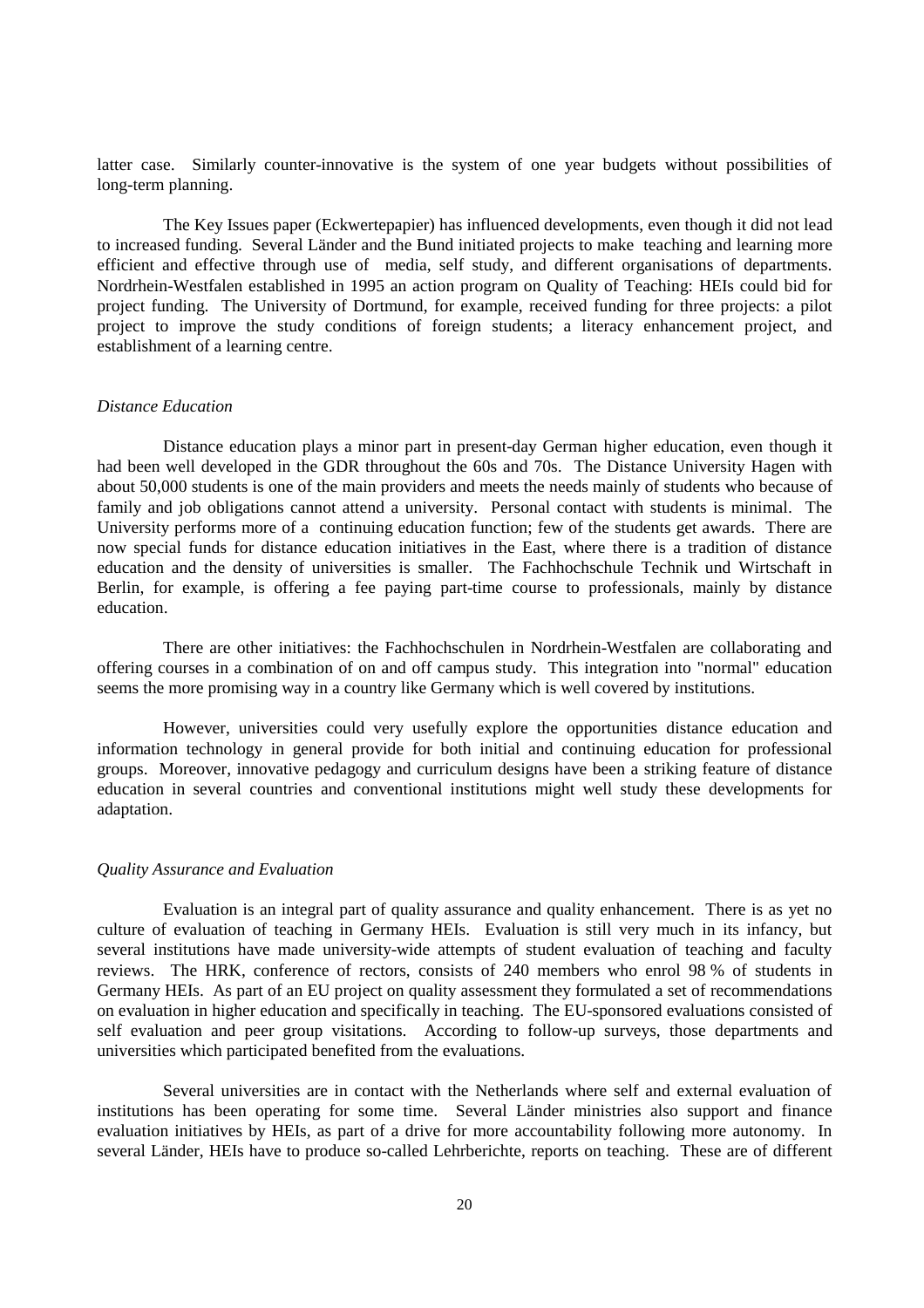quality, some are departmental reports bound together, others provide a more institution-wide perspective. At the University of Dortmund surveys of students have been conducted since 1992 and the results have been presented internally. Since 1995 all faculties (Fachbereiche) have produced their own Lehrberichte under the following headings: aims of education; programmes; statistics; organisation of course so that students can finish in time; assessment; international, national and regional contacts; internal quality assurance; resources; and inter faculty co-operation.

The Lehrberichte have a variety of functions, actual or potential. They promote self reflection and communication about teaching; communication with students is initiated or enhanced; occasions are created to produce a consensus about aims and objectives; and different value positions are formulated. They provide the central administration with important information and management can assist where problems and strategies are identified. They can, but do not as yet, serve to disseminate good practice, and they also increase the interest in quantitative performance indicators. At some institutions there is now a regular review process of departments and institutes with an internal and external evaluation phase. While the process is by no means as transparent and inclusive as, for example, students might wish, it is an important initiative in improving the quality of the teaching and learning environment.

These are relatively new initiatives and so far, we were informed, there has been little impact on quality of teaching and learning. The feedback loop back to the evaluated persons or organisational units may be missing, and there does not as yet seem to be open accountability for implementing recommendations.

Although statistical data on higher education exist, they do not provide meaningful information on individual rates of progress. There is no legal basis for getting information; on the contrary, it is anti-constitutional. Hence follow up of drop-outs, determination of real length of study, distinctions between effective part-time and full-time students are more speculative than factual. These circumstances hamper efforts to promote study progress and efficiency.

*The review team notes that the legal framework in which higher education operates is designed to ensure individual rights. Each of the legal elements has a strong social and moral basis. But together they can be counter-productive in respect of the issues raised here. The requirements of the Law and of accountability of HEIs are in some respects in contradiction; some features of the freedom becomes dysfunctional.*

### *Staffing and Staff Development*

The level and quality of staffing in HEIs naturally condition the quality of teaching and learning. There are several areas of concern.

In the East there is a lack of continuity in higher education employment with many people on short term contracts and working part-time. In the new Länder an extraordinary favourable staff-student ratio had to be normalised and severe staffing cuts were made and are still being implemented. In addition, staff were evaluated and, if found wanting, released, and researchers from the research institutes and academies had to be integrated into universities. Courses were rationalised. Rationalisation of courses within a Land makes economic sense but causes other problems for staff and students.

The integration of parts of the research staff and potential from the academy of sciences in the universities has not been very successful. Less than 10 % of the 2000 research staff concerned are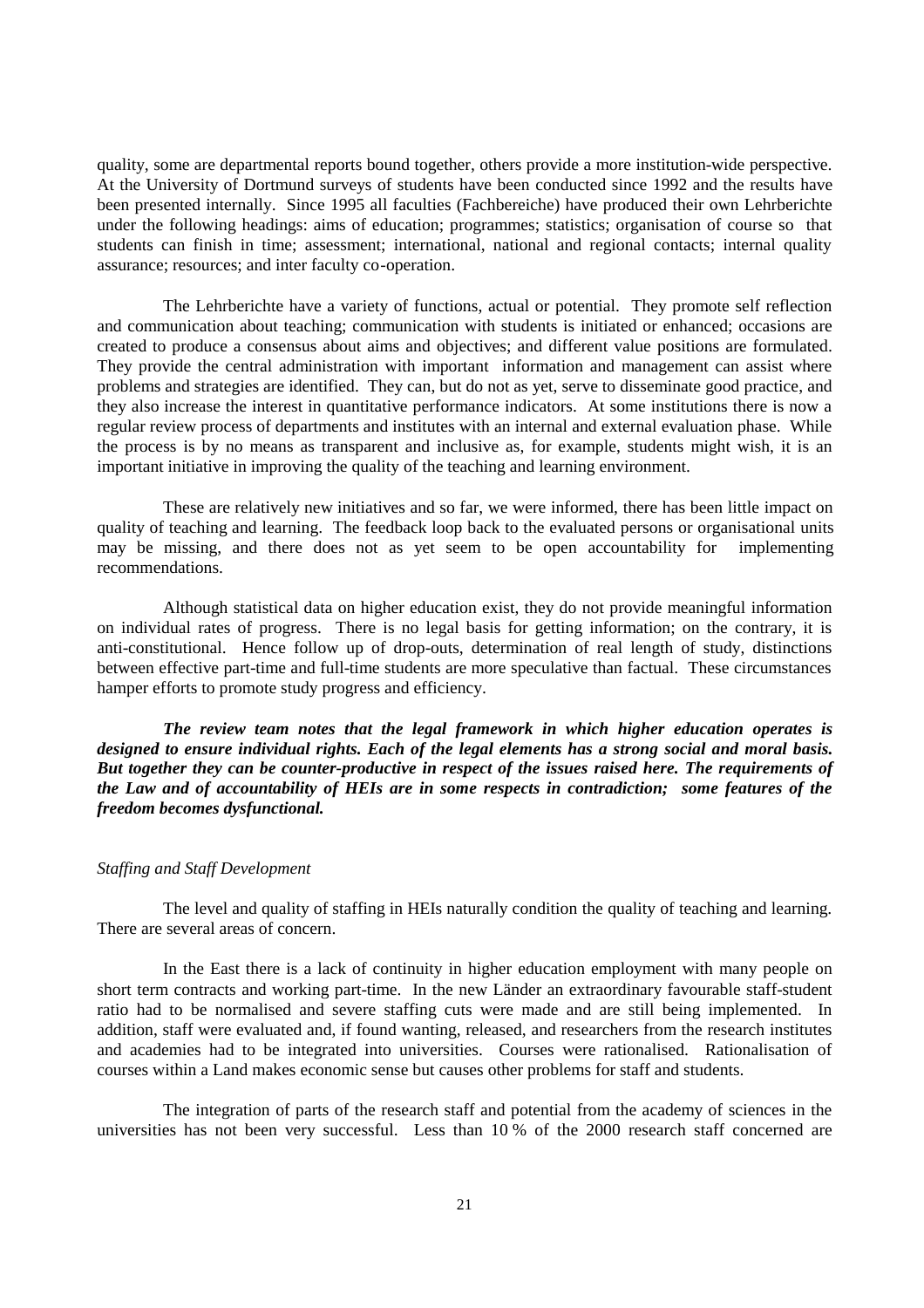integrated; this, of course, has occurred at a time when universities themselves have had to shed 10-20 % of their staff.

In the old Länder there are also large numbers of contract and casual staff, who perform much of the academic work.

The education union GEW (Gewerkschaft Erziehung und Wissenschaft) has been concerned about the staffing structures for some time, in particular about the continuation of a system of short term contracts for a large number of staff. Lack of career opportunities of this Mittelbau of assistants, lack of security, dependence on a professor and therefore lack of professional autonomy highlight the very distinctive, not to say privileged, position of the professoriate. That position derives from the Basic Law which guarantees the independence of professors, free from interference by state authorities. **An** *extremely important principle in a modern democracy (and rarely stated so clearly in national legislation anywhere) this independence of the professoriate needs to be matched by responsiveness of the system as a whole to the needs of students in the perspectives of education and research alike.*

The GEW believes that the system needs to give greater emphasis to teaching and preparation for the teaching function. The union proposes a new type of position type placed between the professors and their research assistants (*wissenschaftliche Mitarbeiter*). These would be mainly teaching positions.

*Within a mass higher education system the teaching role of all academics needs to be re-evaluated. Teaching potential and performance need to be rewarded at all stages of the academic career. Indeed, clear career paths need to be developed which allow academic staff to progress within a job classification framework that allows varying emphasis on teaching and research.*

The HRK (Conference of Presidents and Rectors) has taken commendable initiatives in stimulating presidents and rectors to convince the academic community of the necessity of institutional changes and of arguing for the role of higher education in a socio-economic perspective.

The education trade union GEW has been offering 60-70 pedagogical-didactical training courses for higher education teachers over 2 ½ years, complementing the offerings of several university centres. And the state of Bavaria established a training centre for new FHS professors who are required to attend courses.

*The review panel recommends that the HRK continue to promote academic staff development and organisational change; that the GEW continue to offer didactic training; and that HEIs on a regional basis develop relevant courses and programmes for staff development.*

### *Duration and Continuation of Studies; the Implications of Life-long Learning*

#### *Duration and Continuation*

The average age of commencers at University was, in the winter semester 92/93, 21.2 years; at Fachhochschulen 23.0 years. Abiturienten have finished 13 years of formal education, starting at the age of 6. About a fourth of Abiturienten enter vocational training, and about half of these go on to higher education. Military service and a general trend to have a break between school and higher education have also contributed to a high commencing age.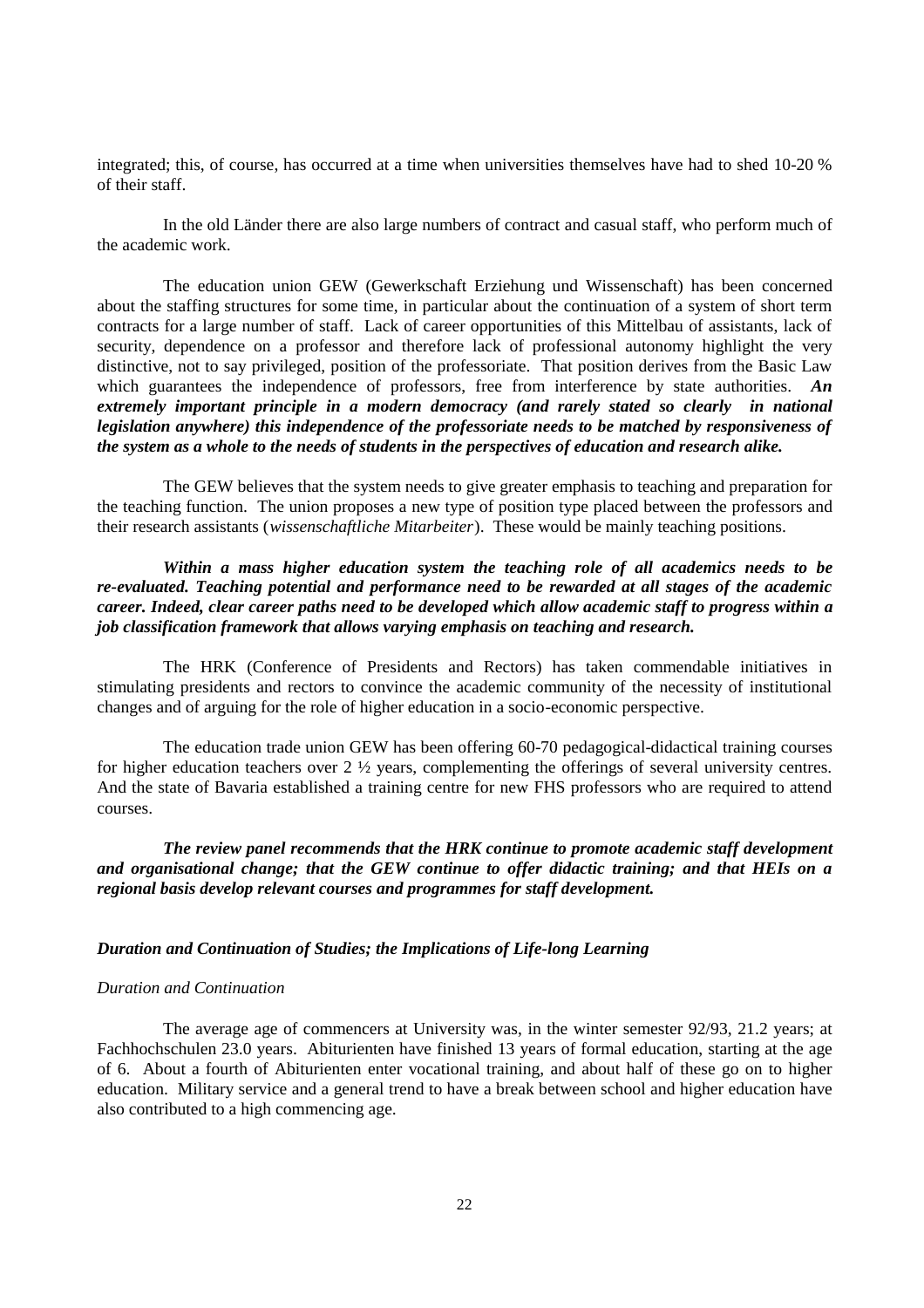Following 13 years of school education are another 7 years on average before a university student acquires a tertiary qualification, making the average university graduate in 1992 28.8 years old. About 30 % of commencers in Fachhochschulen have already completed vocational training in the dual system. Many Fachhochschule students have 13 years of schooling (instead of the required 12), followed by vocational training, and then about 4 years of tertiary study, making graduates very similar in age (27.5 years) to university graduates. Although there is now widespread concern that completion of formal education is unduly prolonged, there must be a significant contribution to general industrial, social and cultural development in the country from the depth of knowledge and the overall competence brought to bear by the mature adults.

German higher education, on the whole, has no concept of first and second degree, or undergraduate and graduate degree. A Bachelor degree is therefore in this respect not comparable to the German diploma or Staatsexamen. It consists of a preparatory phase (Vorstudium, Propädeutikum) followed by an examination, and the main disciplinary studies (Hauptstudium). Study rules approved by the ministry define the content, sequence and examination, as well as regular completion times.

Employers seem to be quite happy in general with university graduates' competence. At least we were not informed to the contrary. This is not, however, a reason for complacency. Industrial conditions are changing as a result of economic globalisation. There is, moreover, concern about the age of graduates and their lack of exposure to wage/salary labour as professionals, and as noted there is some unease over the perceived lack of skills needed in modern enterprises. Many students do of course work, during their study, in order to meet costs.

The standing of the German degree is often exemplified by the German Diplom-Ingenieur. After five or more years of study, and usually around 28 years of age, the graduate is an expert in a specific field and employable as such. In Germany there is a strong belief that the German Diplom-Ingenieur is internationally recognised. However, there is also a view that shorter study courses and continuing professional education might be more appropriate particularly in areas where knowledge dates quickly.

The length of university study and the age of graduates has long been of concern in Germany. University study in practice tends to be much longer than is allowed in the study rules. But there are variations between disciplines and between universities. The problem of long study times generally is the actual study time; notional or regular study times are compatible with much, but not all, other European practice. The actual study time exceeds the regular time by several years and is one of the contributing factors to the overcrowding and strained resources.

There are then two options, each requiring considerable change to current practice and, probably, structures:

## *1. Preserve the traditional German nomenclature of awards, e.g. Diplom and Staatsexamen, but enable students to finish their studies in the regular time.*

*This option would demand a re-organisation of the curriculum. There would need to be closer contact between the individual student and the department/institute or faculty and a closer relationship between students and their teachers. For option 1 real conditions for arriving at the Diplom within the normal length of study time (Regelstudienzeit) need to be created - more structure, more guidance, more feedback to students. The curriculum might have to be organised in a more modular form, and assessment would need to be each semester and documented in such a way that easy follow up of individual students is possible and accepted. This means that the rules and regulations concerning examinations (Prüfungsordnungen) would need to be changed and that legal possibilities for closer*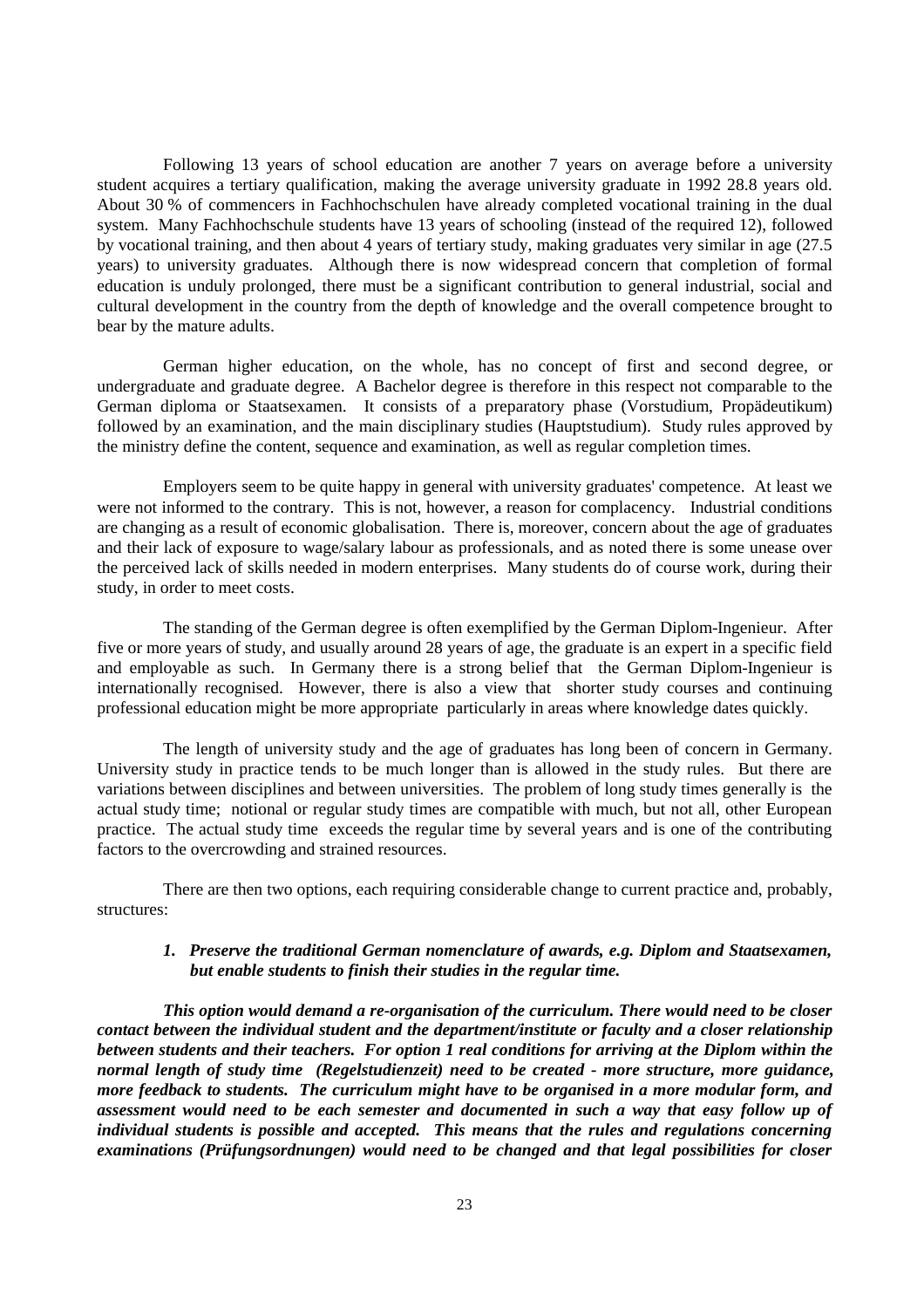*individual follow-up need to be established. A credit system might need to be introduced, although this is not part of the German tradition. At the same time, also, part-time studies combined with part-time work, should be legitimised and facilitated.*

*Option 1 is widely supported in the various commissions and has been the subject of numerous enquiries and reports.*

*2. Introduce Bachelor level (3 years) programmes.*

*For option 2 a new balance between what is regarded as the introductory and what as the core disciplinary parts would need to be achieved to enable students to gain meaningful employment and for employers to gain capable employees. It would be possible to have an exit exam after two or three years which might be equivalent to a Bachelor degree.*

However, many would see this as a decline in the value of German education or indeed of standards. So far short-cycle programmes have not yet had general employer acceptability. But there are exceptions. Graduates from the three year programme of Bachelor of Economics seem to be acceptable in the labour market. The Universities of Bochum and Münster also offer a BA as part of Magister courses that enable students to exit after six semesters of a solid, professional course. Magister courses, which have notoriously low graduation rates, are particularly suitable for such development.

The question of structure is a vexed one in the German higher education system. Many university courses, as we have noted above, have little structure, and few feedback mechanisms to the student, contributing to the lengthy duration of study. On the other hand, students in Berufsakademien and in some Fachhochschulen have a school-like curricular structure. Students in universities seem to want more structure than provided, but less than in Fachhochschulen. Students in Fachhochschulen want fewer restrictions and less structure than experienced, but not as few or little as in universities. Seeing that students in all of these institutions are adults, but adults in a new learning environment, care needs to be taken to find a balance of guidance and freedom, of teaching for skills and knowledge acquisition and teaching for independent and life-long learning. Those concerned with university education tend to stress the danger of "school-like" conditions through too much structure. The Minister of Nordrheim-Westfalen wants to achieve transparency of study plans and exams, together with an unloading of the curriculum to create space for independent learning. The University of Bochum, in the same Land, has experimented in economics programmes with more transparency in course structure, assessment and sequencing and expects a reduction of study length of 2-3 semesters.

We found a good example of balance at the Technical University of Dresden where 90 per cent of students finish in the regular time (5 years). The University attributes this to the continuation of a strong student advising tradition and a well structured curriculum. This commitment has been upheld and supported also by the many professors from the former West Germany who joined the university with a strong commitment to reform.

Another option to decrease the age of graduates is to have 12 instead of 13 years of secondary schooling. There is, within Germany, mutual recognition of the Abitur by the Länder. And every so often there is a discussion about the function of the Abitur and the organisation of study leading to it. In the former FRG there were 13 years of schooling; in the former GDR there were only 12; the school system was more specialised than that in the West. After lengthy discussions between the Länder, three of the new Länder opted for a more general education and 13 years of schooling, and two opted for 12 years with an increase in study periods to compensate.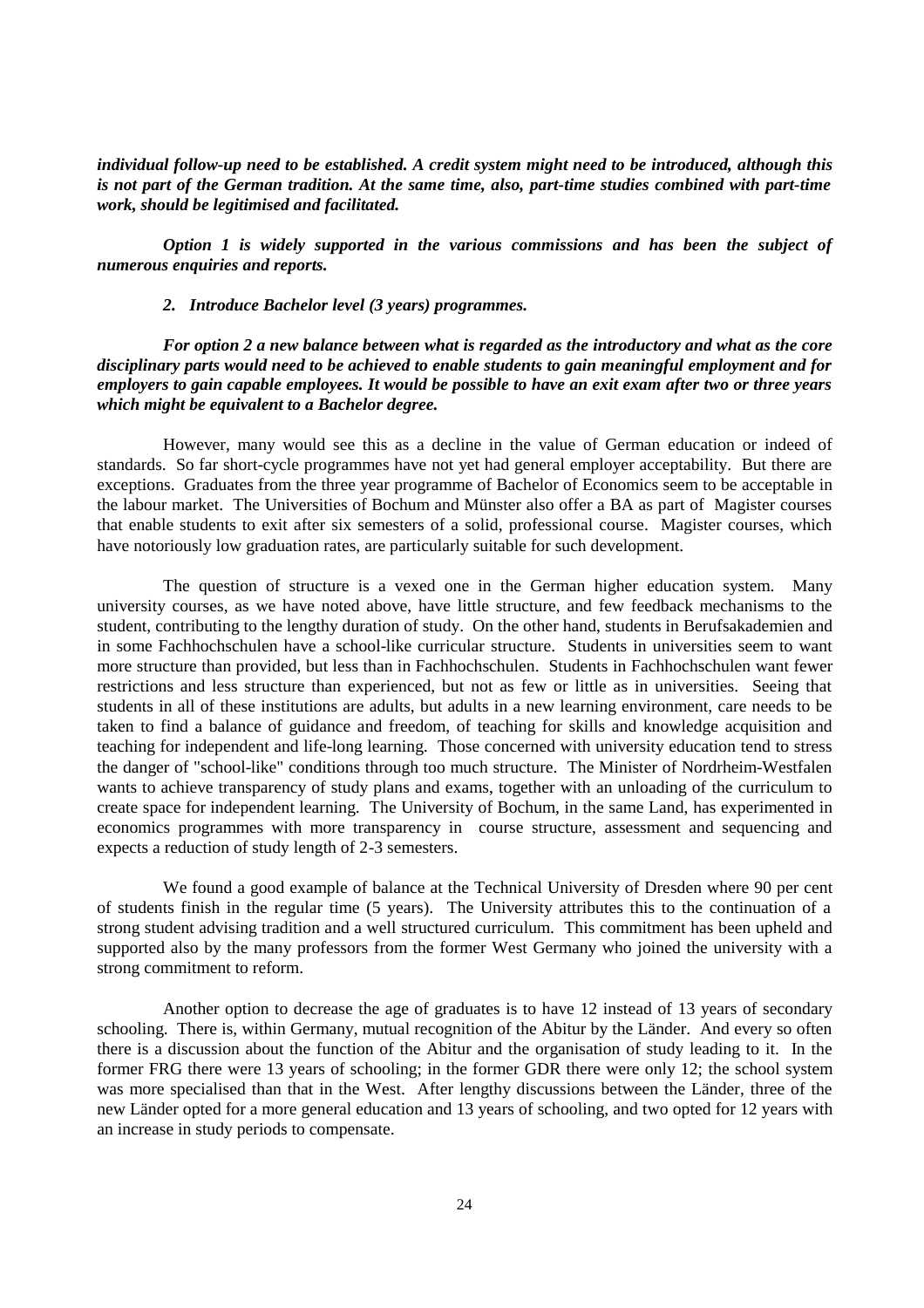There is by no means consensus within Germany, and various groups support a reduction to 12 years of schooling. A compromise has been proposed by KMK, that a certain number of study hours independent of the number of years be required.

*In the reform of study programmes, the GDR experiences and traditions in terms of structured studies should be taken into consideration. GDR university education was often characterised by personal relationships between students and teachers/institutions, by student advising, knowledge of students' progress, attention to career aspects and employment placements. A more student-focused teaching and learning environment are desirable characteristics for higher education in the unified Germany.*

## *Life-long Learning*

Adult education, in Germany, has a long history. Volkshochschulen (colleges for the people) have been well established since the 19th century and are derived from workers' education programs. With the general qualification level rising in the population there is more need for formal learning, and universities need to be involved. It is expected that professional associations will want their members to engage in continuing education.

The present hierarchy and length of awards leaves little room in universities for offering continuing professional education opportunities. A lot of continuing professional education is offered outside the university sector through firms and organisations, utilising the expertise of university staff. As staff get highly paid in those external courses, there is little incentive to work through the university.

All universities, in accordance with the Framework Law, have continuing education as part of their explicit role but with increasing student enrolment many lack the capacity to put greater effort into this important domain. But there are exceptions. At Dortmund, for example, there are study courses for seniors, women's studies courses, and a large number of short and medium-length courses, including in engineering and technical studies. Continuing education is open to anyone who can demonstrate the capacity to learn. The university has a Life-Long-Learning Office which consults with departments. Departments are responsible for contents and management of such programs. Small fees are charged.

If universities were to be enabled and encouraged to take a stronger role in fostering life-long learning opportunities, then clearly the overcrowding in some institutions and the general budget constraints would have to be addressed. Moreover, the existing regulations seem to obstruct the introduction of programmes and courses for employed people; the Bafög (student study assistance) rules, the numerus clausus rules and the various examination rules (Prüfungsordnungen) presuppose that all students are studying full-time.

There was no indication that a commitment to life-long learning might have an impact on the curriculum for the Diplom or other degrees. While the linkages to secondary education are well defined, higher education seemed to be bounded and insufficiently open for further education of its graduates. For many graduates further education would be provided outside HEIs, notably through the development programmes of large enterprises. But with industrial restructuring and the importance of SMEs, continuing professional development, retraining, upgrading, and further general education need to be placed more explicitly on institutional and ministry agendas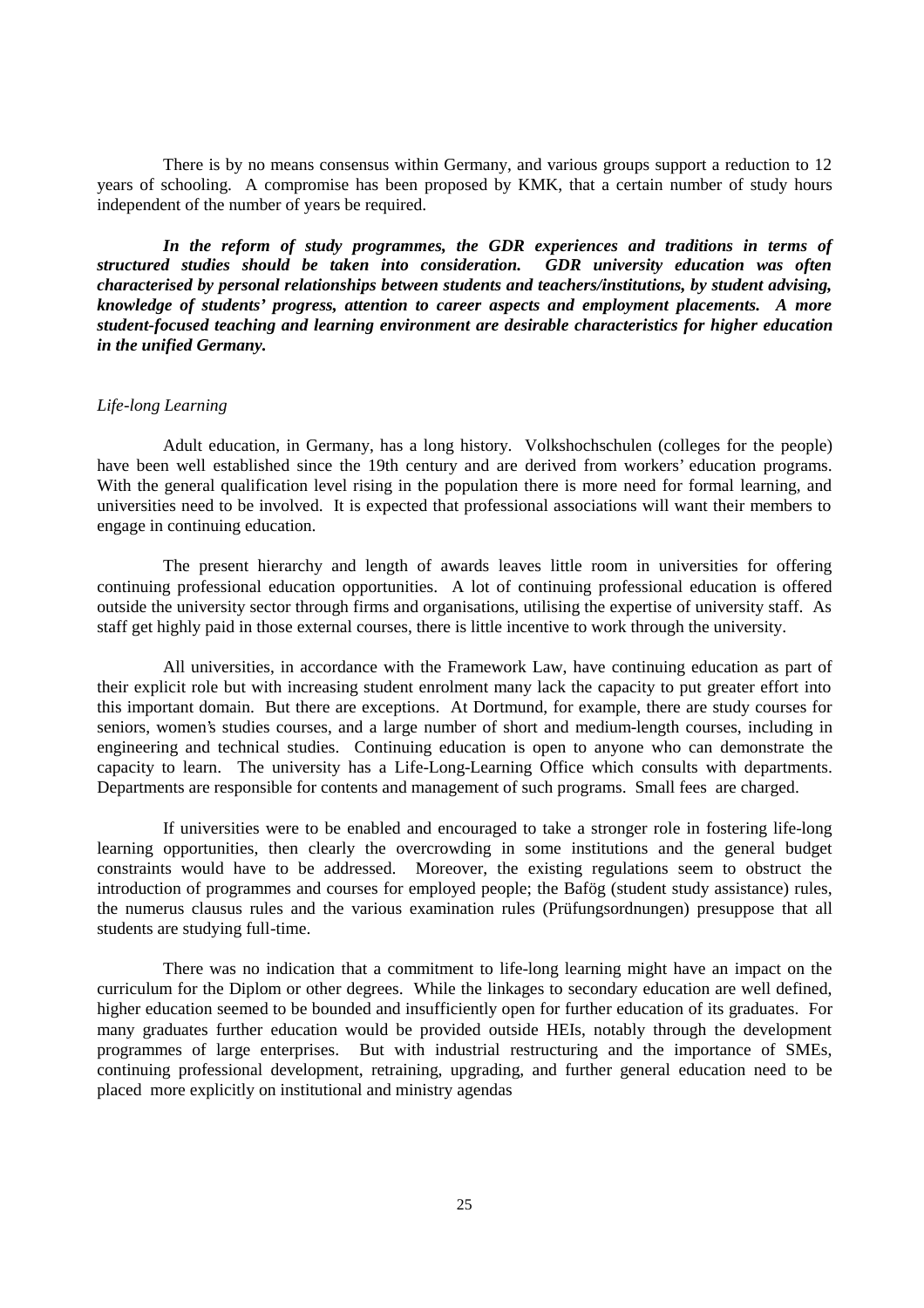HEIs in partnership with enterprises and professional associations need to develop models of continuing professional education to meet the life-long learning needs of graduates, the society and the economy in the late 20th century and the early 21st century.

#### *Internationalisation*

While the German degrees, particular the technical ones, have international currency, there is serious concern about the decline in numbers of foreign students. Germany is an export nation and needs graduates who know other cultures and languages, and needs international students who study in Germany and become part of the nation's international network. The BDA finds German students somewhat parochial and advocates the internationalisation of curricula.

The difficulty of the German language, the length of German study courses, the very strict rules about finance, work and examinations, and - no doubt - the strength of the Deutschmark, have all contributed to a decline in the attraction of Germany as a place for higher education.

While many universities have a fair proportion of "foreign" students, closer analysis shows that often half of these are foreigners residing and working in Germany, the so-called Bildungsinländer. The USA, Britain, and Australia all have proportionally many more foreign students despite high study fees in addition to the living and travelling costs. There are variations, however, across Germany. Berlin institutions are still attracting large numbers of foreign students; there are many centres with an international and multidisciplinary focus. *But study conditions and assistance to foreign students could be much improved.*

*If Germany is serious about increasing the number and proportion of foreign students completing a degree in Germany or studying a semester under a Study Abroad scheme, then a modular system within a shorter award course and other changes based on an approval of market requirements become a political necessity. The present endeavours within the European Union to develop a modular system for mutual recognition of exchange studies may have a positive effect on the general structuring of studies and a modular- or semester-based- system of assessment/examination. This would be but modest step whereas more fundamental strategies are called for.*

#### *Improving Governance, Decision Making and Management*

Governance and decision-making procedures are largely legislated and some have contributed to making efficient and effective management difficult. As we have seen, both Bund and Länder want reforms. They agree that better management of HEIs is needed by use of business expertise, financial autonomy, more freedom in staffing. This means that the position but also the expertise of rectors and deans need to be improved, that resource allocation will relate more to performance indicators and that merit in terms of leadership and development work would have to be considered in appointing professors and other teachers.

We have already drawn attention to the guarantees relating to individual freedom of teachers and students and the specific German traditions of civil servants (Beamte) and their relationship to the State. Quite complex issues of autonomy arise. The notion of the personal freedom of the individual teacher is seen as the backbone of the autonomy, or the freedom, of the institution and of higher education as a whole. Ministries, however, treat universities as public administration, regulating and filling positions and calculating, more or less in detail, line-items for different types of expenditure. There are interesting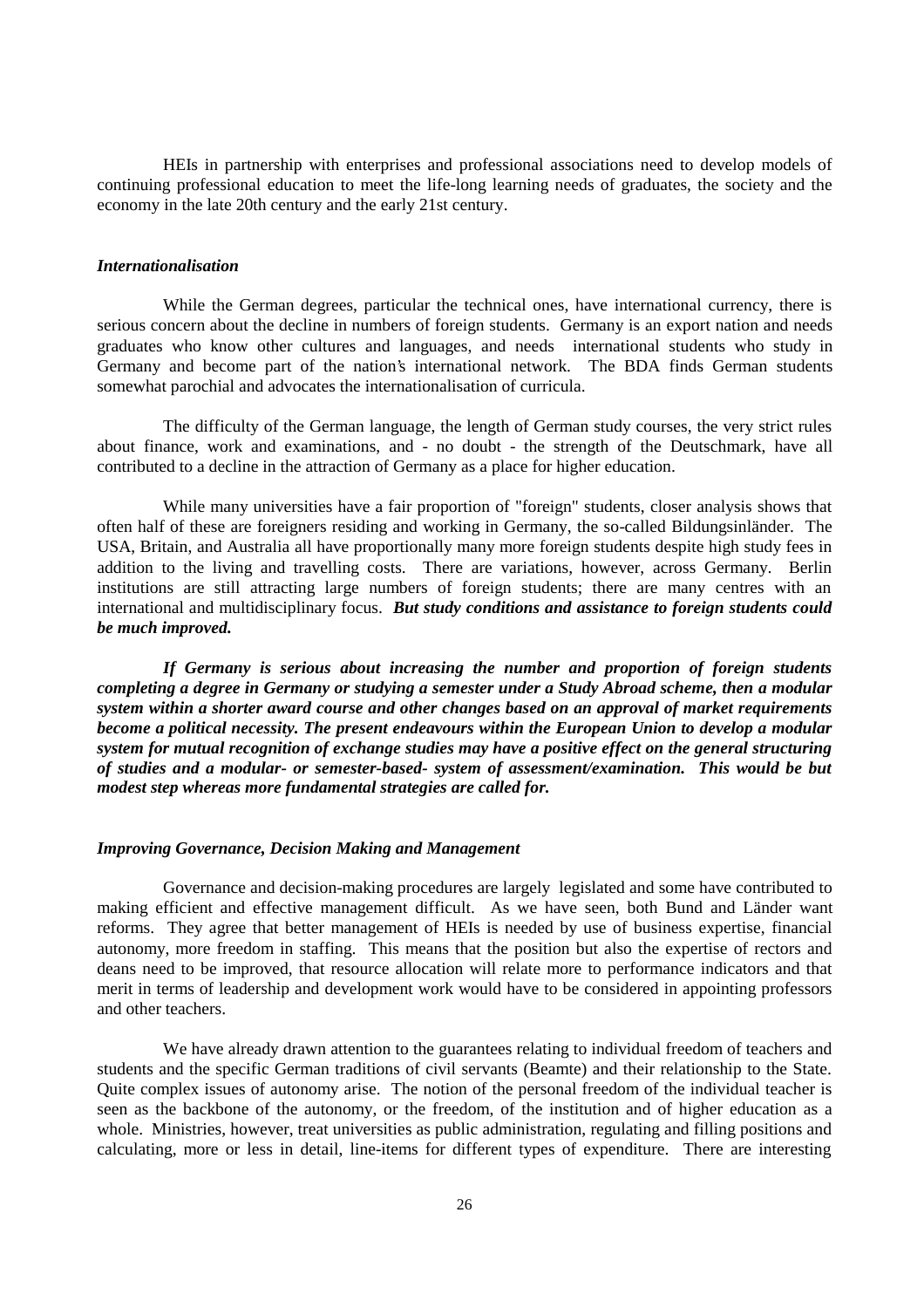alliances between, on the one side, professors who want to keep the status of being appointed by the minister, the general privileges of being civil servants, and the specific freedom of teaching and research given to them by legislation and, on the other side, civil servants who believe in and value their role of fund allocator, arbiter and guardian of standards. There are challenges here for ministers and presidents/rectors seeking to achieve changes, for example, in educational arrangements and practices. The transfer of personnel autonomy to HEIs with a possible release from the current civil servant status could alleviate this problem. *A number of Länder at the Federal ministry of education have proposed a new form of limited duration professorial appointments. While recognising the valuable principles of freedom for the professoriate and the significance of the traditional state relationship, we support this proposal.*

If ministries grant greater autonomy, greater accountability will be demanded. That would be a small price for institutions to pay in return for flexibility and increased space in which to innovate.

The HRK (conference of rectors) supports both more autonomy and more accountability. It has demanded greater professionalisation in departmental leadership and administration, stronger institutional administration, and an improvement in internal instruments of control. The HRK has proposed a re-examination of the legal framework so that a new set of statutory laws and guidelines could be developed which allowed institutions greater self-determination. Indeed, the Constitutional Court in Karlsruhe has decided that deans can have management functions and that legislation can be amended accordingly.

The HRK has also called for systematic internal and external evaluations of the efficiency and effectiveness of institutions as well as of decision making processes and structures.

*The review*ers *endorse the propositions by the HRK.* We *support the continuing move towards devolution and the concurrent need for structural change, a more institutional approach to the tasks of individual teachers,* and *new styles of management and accountability.*

### *Meeting the Cost and Exploring New Ways of Financing*

Before commenting on new ways of financing, it is worth discussing some aspects of the present situation.

The funding of much of higher education is shared by Bund and Länder. For example, capital works and large equipment are funded 50:50 on the basis of a recommendation by the Science Council (WR). A Land would submit a proposal to the WR. If it is supported, the federal government would allocate 50 % of the funds. Over the past four years the WR has forwarded suggestions which the federal government was not able to fund. Some of the states attached such high priority to their proposals that they took over the Bund funding.

The notion of one-line budgets is now quite common in Germany, and indeed in several Länder universities have Globalhaushalte (one-line budget). The term is somewhat misleading, as the salary component, by far the largest item in a university budget, is not part of the Globalhaushalt. While university staff favoured Globalhaushalte as a principle, there was ambivalence: in one university there was strong support for the additional flexibility which a one-line budget gives, but staff wanted to preserve the privileges of their civil servant status. In another university in another Land, the idea of a Globalhaushalt was discredited because it was connected to budget cuts and seen as an abdication of financial responsibility by the ministry.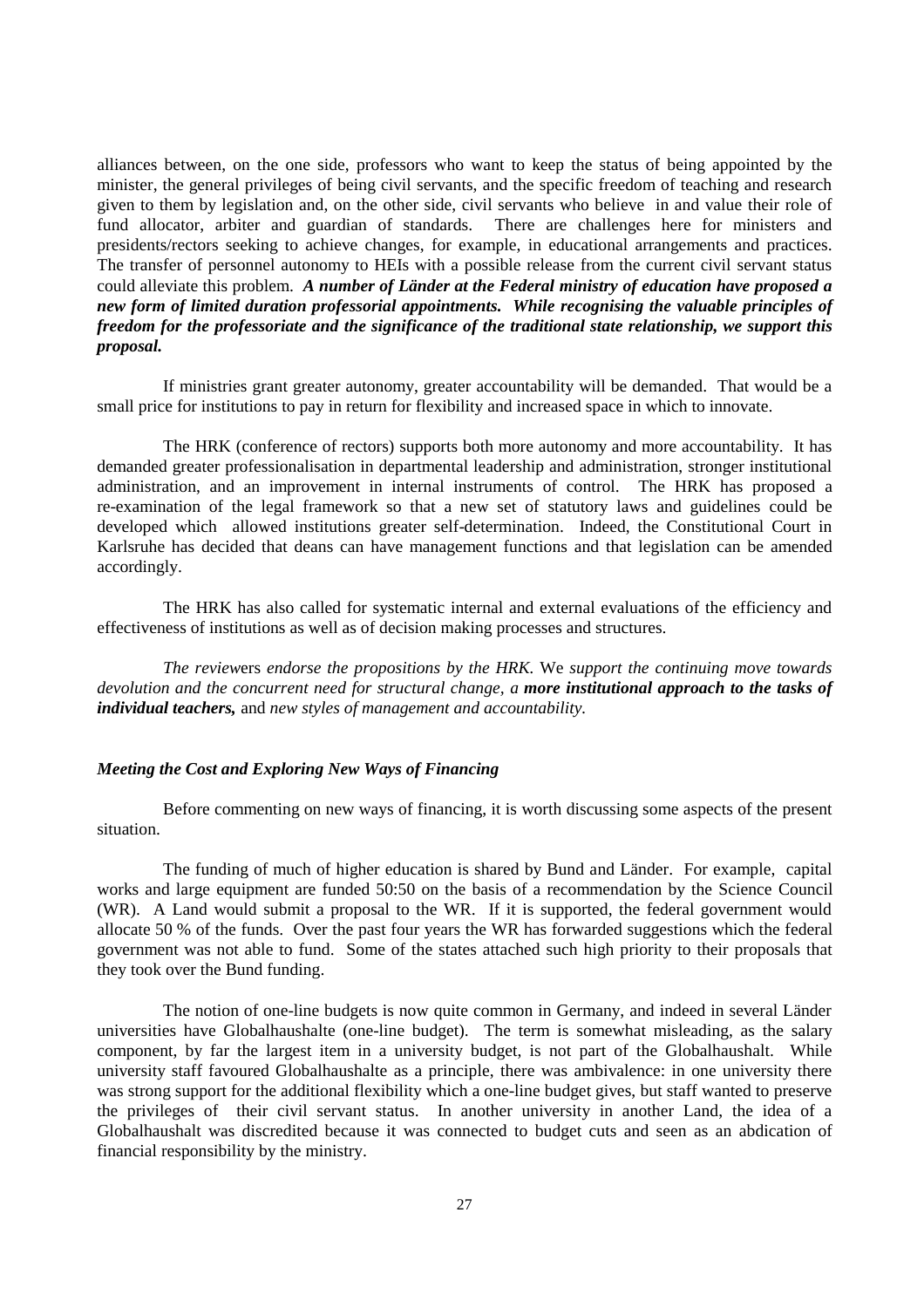This illustrates the necessity of a political responsibility for setting objectives and providing a structural framework before decentralising decision-making. Unless this is done the idea of a Globalhaushalt may be discredited and the advantages from the point of view of the institution remain obscure.

*The development towards a real one-line budget (Globalhaushalt) for institutions should be continued, which implies such changes in the decision-making structure and such managerial improvements that a real leadership of the institution could be developed with participation from all groups concerned. Connected to this should be the development of outcomes-oriented methods for allocation of resources at both Länd and institutional level and, based on this, more systematic ways of evaluating the activities of the institution and assuring quality. It is crucial that this work is carried on in a way that makes the result acceptable to all partners concerned.*

In several Länder re-allocation of resources based on performance indicators is already occurring. And in some universities internal allocation of funds based on performance indicators has been introduced. In Nordrhein-Westfalen fund allocation has been changed away from student demand to a calculation based on: average length of study; research funds attracted; number of students sitting for the preliminary exam (Zwischenprüfung); number of doctorates; number of habilitations; and number of graduates. Each year the output related percentage of the budget (apart from salaries) has been increased. In 1997 7 % of the budget was distributed on performance indicators. The effectiveness of this is shortly to be evaluated. So far there are no benchmarks but there are some incentives to change.

Labour market developments are not included in the ministry's allocation or planning. However, there are discussions between HEIs and regional industries.

## *Financing the Future*

In 1994 44.5 billion Deutschmark were spent on higher education, an increase of 3.4 billion from 1992, and double the expenditure of 1985. Most of the expenditure for higher education was carried by the public.

In addition to the essential levels of state funding, what are the options for funding the future?

*The first option is to increase the efficiency of use of available resources. This is already being addressed through a number of initiatives, including giving more flexibility and more autonomy to HEIs. However, reforms could be speeded up.*

*A second option in addition to the first is to increase HEIs capacity to attract discretionary funding from other sources. There are barriers for institutions which want to become more entrepreneurial. As the Land owns buildings, land and staff, initiatives like setting up a new competitive MBA programme in custom-made buildings are not possible in a short time-frame.*

In Berlin, the law was changed to allow institutions to keep income; prior to the law change all income went back into the state coffers which provided little incentive for institutions to sell their services and, use of their facilities, or to out source services.

## *A third option is to introduce fees.*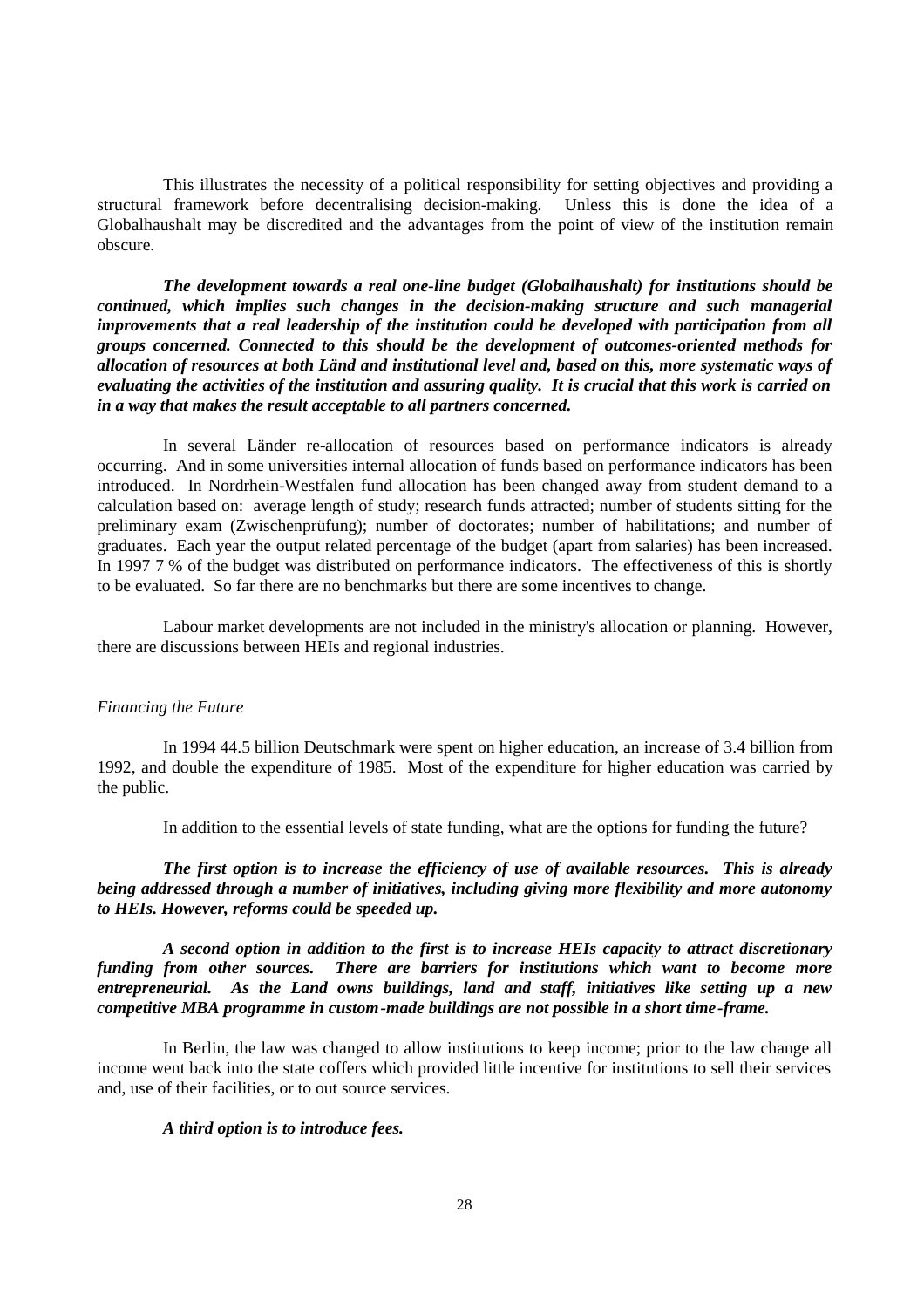Most students support themselves or are supported by relatives. In 1994 27.7 % of students in the old Länder, and 43.1 % of students in the new Länder were funded under BaföG, the federal training assistance scheme. Students with no other means of maintenance and finance can apply under this scheme. Students are funded for specific periods, depending on the course of study. Half of the grant is non-repayable, the other half is an interest-free loan. After the normal study time has lapsed, the loan component of the grant increases from 50 % to 100 %. This loan must be repaid with interest. A completely new structure of maintenance support is now under consideration at Bund-Länder level.

One state education minister has assured her Land in a policy statement that no fees will be introduced. However, there is by no means unanimity on this issue. With 25 % more students and no increase in funds across the system, fees are one way of financing an expanding system. While fees are not acceptable to students and to some state governments, the public at large would need to be convinced why training a third of the generation is an investment in the future that should be funded by the public purse.

The arguments for education as a public and social good and benefit are strong and real; there is also a considerable private benefit that graduates receive. The Australian Higher Education Contribution Scheme (HECS) has aroused interest in Germany. Its main principle is income contingency. Graduates only pay once they earn a certain income, and only while they are in employment earning that income. The system does not disadvantage students from lower socio-economic background, nor women, in contrast to a loans system or up-front fees. The present 100 DM enrolment fee in Berlin is not seen as a solution, and an increase would be interpreted as a social selection device.

*In presenting options, we are not, however advocating the most extreme, namely fees. The role of the state will remain paramount, and full attention needs to be given to the first two options. Any discussion about fees or deferred charges has to be seen in the broader context of the legal/constitutional issue of "free education", public policy and overall government priorities.*

## **Policies for the Future**

The FRG has a history of support across the society for vocational training at secondary and postsecondary level and for higher education. It has taken up the challenges of unification and has invested in the restructuring of higher and vocational education in the new Länder. There are a number of areas which the review panel believes could be profitably addressed so that Germany can further position herself within a global economy and international higher education.

*A well informed public must be created and public relations need to aim for acceptance and valuing of the different goals of different sectors of tertiary education, and ways people may train for and develop careers.*

#### *Legislative Framework*

*The review team notes the legal framework in which higher education operates is designed to ensure individual rights. Each of the legal elements has a strong social and moral basis. But together they are in some respects counter-productive and the requirements of the law and of accountability of HEIs are in contradiction; the freedom becomes dysfunctional.*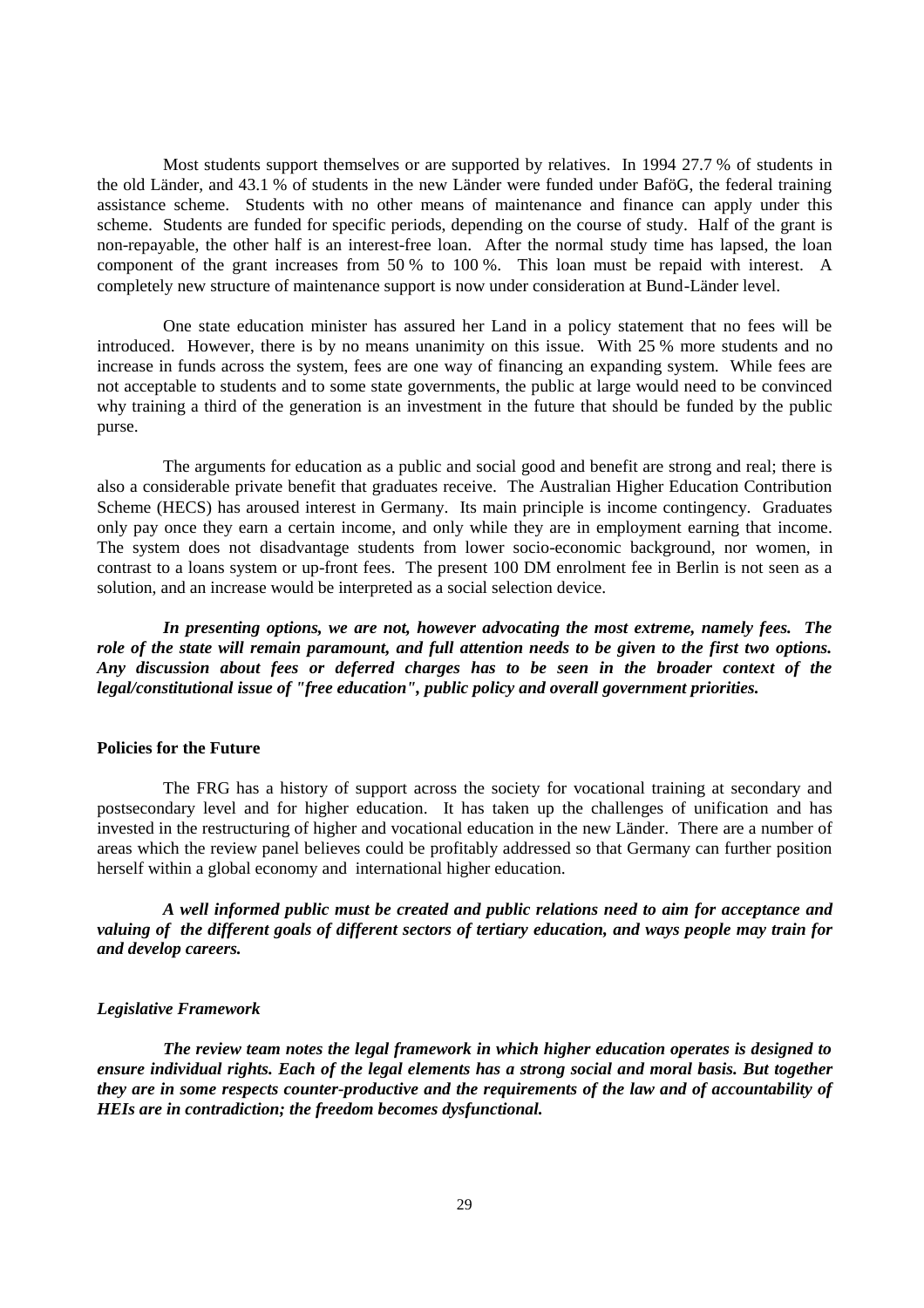The legal framework also acknowledges the federative principle. There are a large number of organisations which span Bund and Länder and co-ordinate various policy initiatives. Strategically, the division between Bund and Länder does not always work well, as co-operation is voluntary. The BLK, the Kommission für Bildungsplanung und Forschungsförderung, is a government conference, involving all the ministries concerned with higher education. The Länder representatives attend as Land representatives, not representatives of the education ministry. The BLK only recommends policies to the governments, but it is the governments that make decisions. A 75 % majority is necessary for recommendations and these are only binding on those who supported them. Hence there are very few levers available to affect change. A second attempt at an educational master plan was a failure because no agreement could be reached mainly on financial issues, so another is needed.

*However, despite these formal and informal bodies which exist at the central level is there a need for one central body that could grasp all the problems and draw up the guidelines for a coherent educational policy; and that would provide a comprehensive view of public interest and national strategies with a view to developing new procedures? After considering this option, we concluded that the need is less for some super co-ordinating body than improved capacity for implementing decisions and strengthening co-ordination at the Bund-Länder level. In existing bodies there is already representation of Bund, Länder, social partners, economy and society at large and the tertiary education institutions. Their agreement on reform procedures as well as goals is particularly needed.*

*We recommend as a first step that the Bund-Länder relationship with regard to higher education be re-examined. We propose a two stage approach: (1) more systematic dialogue among the existing bodies; (2) working parties and task forces whose members are drawn from the existing bodies. Particular attention is needed to ways of implementing agreed directions.*

#### *Funding*

The funding of an expanding system of higher education where reforms are implemented and standards maintained or enhanced requires careful attention to funding responsibilities. The federal government is investing in the economic development of the new Länder. In the long run it might need to fund more than buildings and equipment in higher education. More incentive funding than at present might well foster desired change.

*Increasing the efficiency of use of available resources including incentive funding is a first priority.*

*A second priority is to increase HEIs capacity to attract discretionary funding from other sources. There are legal and administrative barriers for institutions which want to become more entrepreneurial.*

*Educational co-ordination and steering of and within the system could more efficiently and effectively ensure that demands of individuals, the needs of employers, and institutional resources and facilities are matched. It should become easier to encourage the streams of students towards Fachhochschulen and other vocationally oriented alternatives. As long as the allocation to the university sector cannot be seen and treated together with allocation to Fachhochschulen, the planned expansion of Fachhochschulen may be in jeopardy.*

*Mass Higher Education*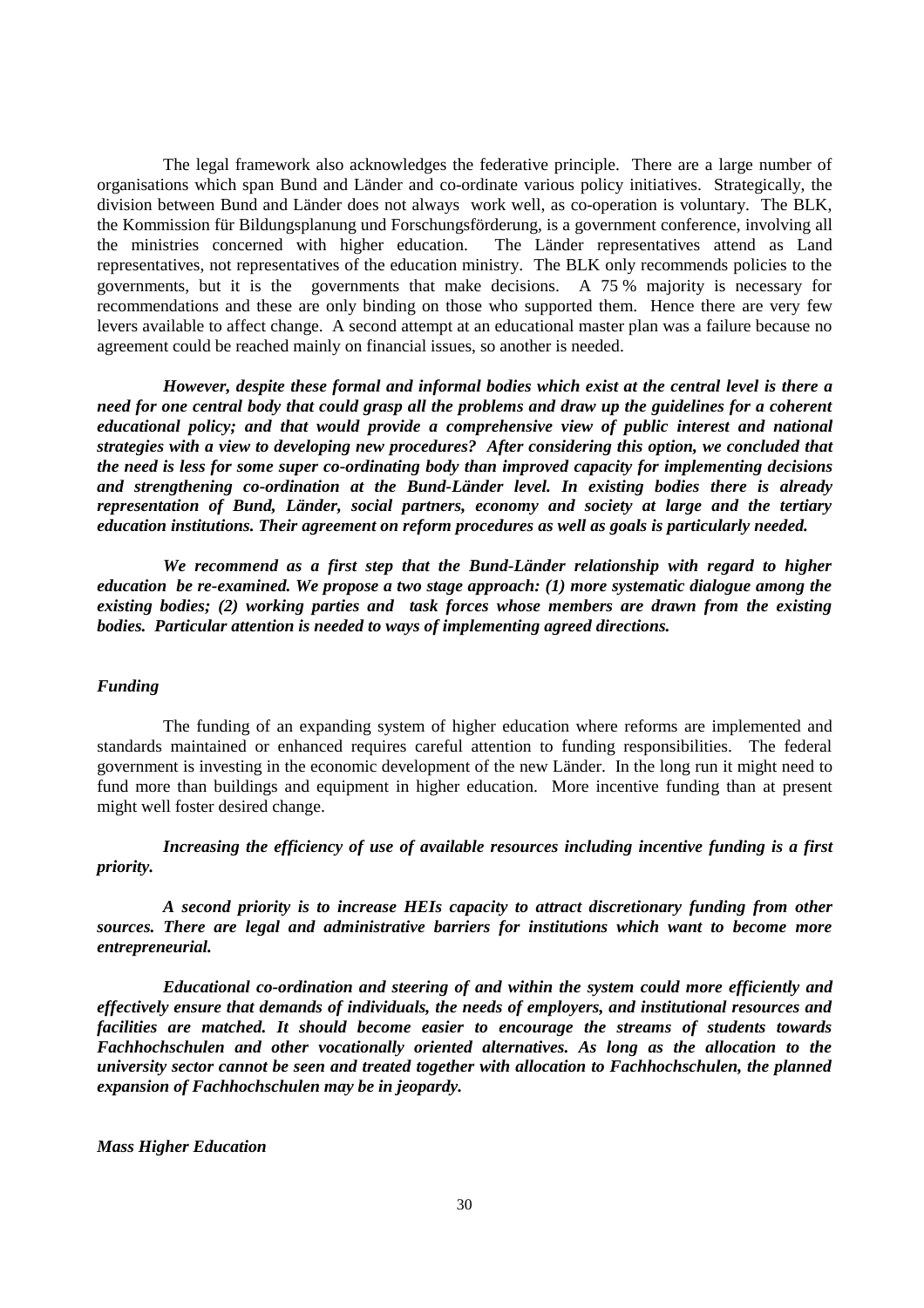The present system is still largely organised and is driven by values which were appropriate when the system was a fraction of its present size. In view of the high participation rate, the diversity of student backgrounds and aspirations, the need for an educated and adaptable workforce and citizenry, *higher education should prepare for the next century by not only changing structures and legal regulations, but by changing staffing arrangements, attitudes and values, and the organisation of teaching and learning.*

*HEIs in the old and new Länder need to examine the conditions under which their student bodies can best learn; this means knowing the students and their expectations; providing assistance in social and academic orientation and integration, and organising the study courses and teaching in such a way that students are likely to succeed.*

*Within a mass higher education system the teaching role needs to be re-evaluated. Teaching potential and performance need to be rewarded at all stages of the academic career. Indeed, clear career paths need to be developed which allow academic staff to progress within a job classification framework that allows varying emphasis on teaching and research.*

*Academic staff development and organisational change need to be promoted; didactic training offered; and HEIs should develop on a regional basis relevant courses and programmes for staff development.*

## *Implementation of Policy Initiatives*

We endorse the following points relevant to this report from the Key Issues Paper and the 1996 Report on the Reform of the Structure of HE, and recommend their adoption and implementation of by all Länder ministries and the relevant federal ministries.:

*The quality assurance systems being developed now should be encouraged, implemented and evaluated. Evaluation of academic organisational units, of teaching and research, needs to be embedded in institutional planning and monitoring cycles. The outcome and output orientation already emphasised needs to be embraced in all Länder.*

*More autonomy and flexibility for HEIs is necessary in times of perceived financial stringency.*

*The development towards a real one-line budget (Globalhaushalt) for institutions should be continued, which implies such changes in the decision-making structure and such managerial improvements that a real leadership of the institution could be developed with participation from all groups concerned. Connected to this should be the development of outcomes oriented methods for allocation of resources at both Land and institutional level and, based on this, more systematic ways of evaluating the activities of and within the institution and assuring quality. It is crucial that this work is carried on in a way that makes the results acceptable to all partners concerned.*

*To make efficient and effective use of autonomy and flexibility in resources, institutional management needs to be strengthened. This is contrary to the long tradition of collegiality and privileges of the professoriate, and a new balance will need to be achieved between collegial and executive decision making.*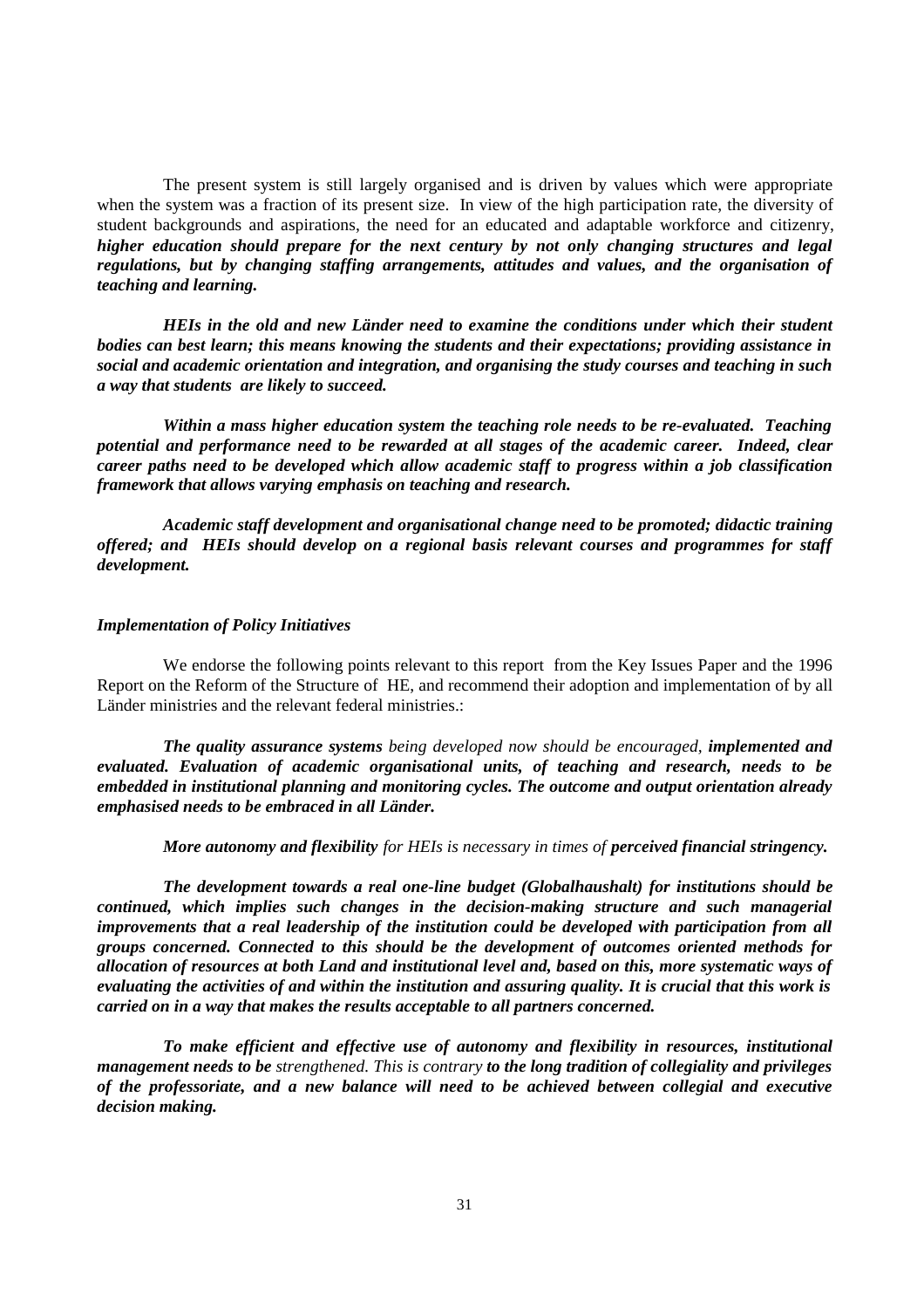*The review panel endorses the propositions by the HRK. It supports the continuing move towards devolution and the concurrent need for structural change, a more corporate mentality, new styles of management and accountability.*

A **restructuring of study programmes** to achieve shorter completion times, and greater student focus.

*In the reform of study programmes, the GDR experiences and traditions in terms of structured studies should be taken into consideration. GDR university education was characterised by personal relationships between students and teachers/institutions, by student advising, knowledge of students' progress, attention to career aspects and employment placements. A more student-focused teaching and learning environment are desirable characteristics for higher education in the unified Germany.*

*HEIs in partnership with enterprises and professional associations need to develop models of continuing professional education to meet the life-long learning needs of graduates, the society and the economy in the late 20th century and the early 21st century.*

*To achieve this, better articulation and transfer is needed between the different institution types, and more alternative education paths need to be developed.*

Higher education in Germany has demonstrated a capacity to develop and change to meet new needs in society and the economy and of individual students. It is a very large, complex system or set of systems faced with an array of new challenges and expectations. Its acknowledged strengths and many qualities need to be brought to bear on these challenges and the problems they pose. Numerous potential solutions have been considered in studies and reports. The reviewers believe that the task, now, is to apply them through a renewed sense of purpose.